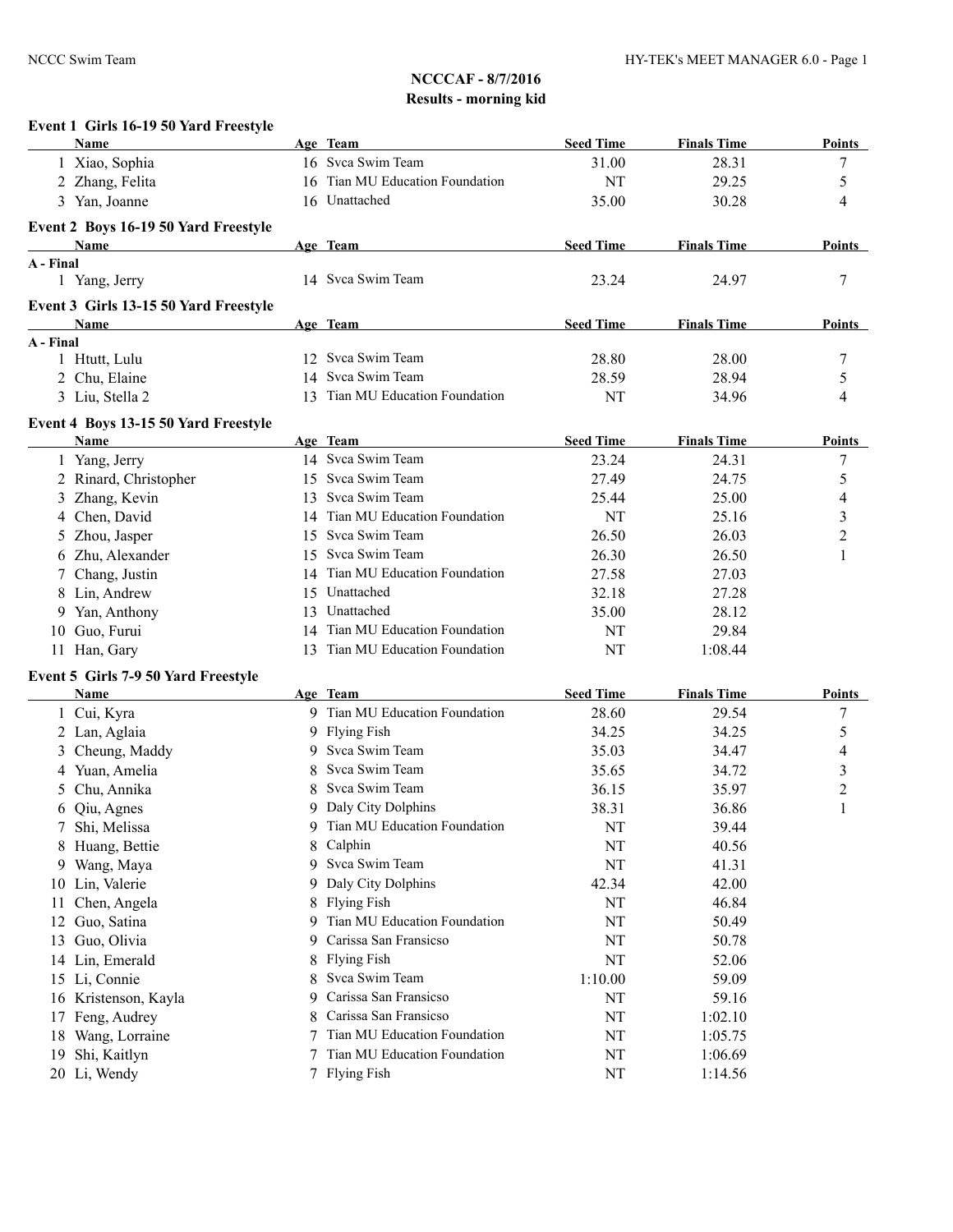# **Event 6 Boys 7-9 50 Yard Freestyle**

| <b>Name</b>                                           |   | Age Team                        | <b>Seed Time</b> | <b>Finals Time</b> | <b>Points</b> |
|-------------------------------------------------------|---|---------------------------------|------------------|--------------------|---------------|
| 1 Liu, Tyler                                          |   | 9 Tian MU Education Foundation  | 31.33            | 31.13              | 7             |
| 2 Htutt, Alex                                         |   | 9 Svca Swim Team                | 41.39            | 41.44              | 5             |
| 3 Liu, Kevin                                          |   | Svca Swim Team                  | NT               | 42.03              | 4             |
| 4 Cheng, Derek                                        | 9 | Unattached                      | NT               | 42.43              | 3             |
| 5 Li, Andy                                            | 9 | Svca Swim Team                  | NT               | 46.25              | 2             |
| 6 Hu, Jerry                                           |   | Tian MU Education Foundation    | NT               | 50.31              | 1             |
| *7 George, Daniel                                     |   | Tian MU Education Foundation    | NT               | 54.25              |               |
| *7 Liu, Yuxiang                                       | 9 | Svca Swim Team                  | NT               | 54.25              |               |
| 9 Fang, Nathan (Yunxi)                                |   | Tian MU Education Foundation    | NT               | 57.72              |               |
| 10 Sun, Joey                                          |   | Tian MU Education Foundation    | NT               | 59.20              |               |
| 11 Xiao, Eric                                         |   | Tian MU Education Foundation    | NT               | 1:04.66            |               |
| 12 Woolszy, Nathan                                    |   | 8 Flying Fish                   | NT               | 1:23.38            |               |
| Event 7 Girls 16-19 50 Yard Breaststroke              |   |                                 |                  |                    |               |
| Name                                                  |   | Age Team                        | <b>Seed Time</b> | <b>Finals Time</b> | Points        |
| 1 Tang, Celia                                         |   | 17 Tian MU Education Foundation | 1:02.00          | 36.62              | 7             |
| 2 Yan, Joanne                                         |   | 16 Unattached                   | 43.00            | 41.35              | 5             |
| Event 8 Boys 16-19 50 Yard Breaststroke               |   |                                 |                  |                    |               |
| <b>Name</b>                                           |   | Age Team                        | <b>Seed Time</b> | <b>Finals Time</b> | <b>Points</b> |
| 1 Tay, Edward                                         |   | 13 Svca Swim Team               | NT               | 29.78              | 7             |
| 2 Yang, Jerry                                         |   | 14 Svca Swim Team               | 31.84            | 35.59              | 5             |
| Event 9 Girls 13-15 50 Yard Breaststroke              |   |                                 |                  |                    |               |
| Name                                                  |   | Age Team                        | <b>Seed Time</b> | <b>Finals Time</b> | Points        |
| 1 Htutt, Lulu                                         |   | 12 Svca Swim Team               | 32.98            | 34.91              | 7             |
| 2 Liu, Stella 2                                       |   | 13 Tian MU Education Foundation | NT               | 47.12              | 5             |
|                                                       |   |                                 |                  |                    |               |
| Event 10 Boys 13-15 50 Yard Breaststroke<br>Name      |   | Age Team                        | <b>Seed Time</b> | <b>Finals Time</b> | Points        |
|                                                       |   | 13 Svca Swim Team               | NT               |                    |               |
| 1 Tay, Edward                                         |   | 14 Svca Swim Team               |                  | 30.56              | 7             |
| 2 Yang, Jerry                                         |   | 14 Tian MU Education Foundation | 31.84            | 32.50              | 5             |
| Chen, David<br>3                                      |   | 15 Svca Swim Team               | NT               | 33.72              | 4             |
| Zhou, Jasper<br>4                                     |   | 13 Svca Swim Team               | 34.00            | 34.60              | 3             |
| Zhang, Kevin<br>5                                     |   | 15 Svca Swim Team               | 33.75            | 34.62              | 2             |
| 6 Rinard, Christopher                                 |   |                                 | 35.00            | 34.63              | 1             |
| Cheng, Daren<br>7                                     |   | 15 Unattached                   | <b>NT</b>        | 35.50              |               |
| 8 Wang, Justin                                        |   | 13 Svca Swim Team               | 34.00            | 35.78              |               |
| 9 Lin, Andrew                                         |   | 15 Unattached                   | 41.02            | 36.02              |               |
| 10 Zhu, Alexander                                     |   | 15 Svca Swim Team               | 36.00            | 36.13              |               |
| 11 Chang, Justin                                      |   | 14 Tian MU Education Foundation | NT               | 36.44              |               |
| 12 Yan, Anthony                                       |   | 13 Unattached                   | 44.00            | 37.66              |               |
| Event 11 Girls 16-19 50 Yard Backstroke               |   |                                 |                  |                    |               |
| Name                                                  |   | Age Team                        | <b>Seed Time</b> | <b>Finals Time</b> | Points        |
| A - Final<br>1 Zhang, Felita                          |   | 16 Tian MU Education Foundation | NT               | 34.59              | 7             |
| 2 Yan, Joanne                                         |   | 16 Unattached                   | 42.00            | 35.03              | 5             |
| 3 Xiao, Sophia                                        |   | 16 Svca Swim Team               | 35.00            | 35.68              | 4             |
|                                                       |   |                                 |                  |                    |               |
| Event 12 Boys 16-19 50 Yard Backstroke<br><b>Name</b> |   | Age Team                        | <b>Seed Time</b> | <b>Finals Time</b> | <b>Points</b> |
| Tay, Edward                                           |   | 13 Svca Swim Team               | NT               | 30.47              | 7             |
|                                                       |   |                                 |                  |                    |               |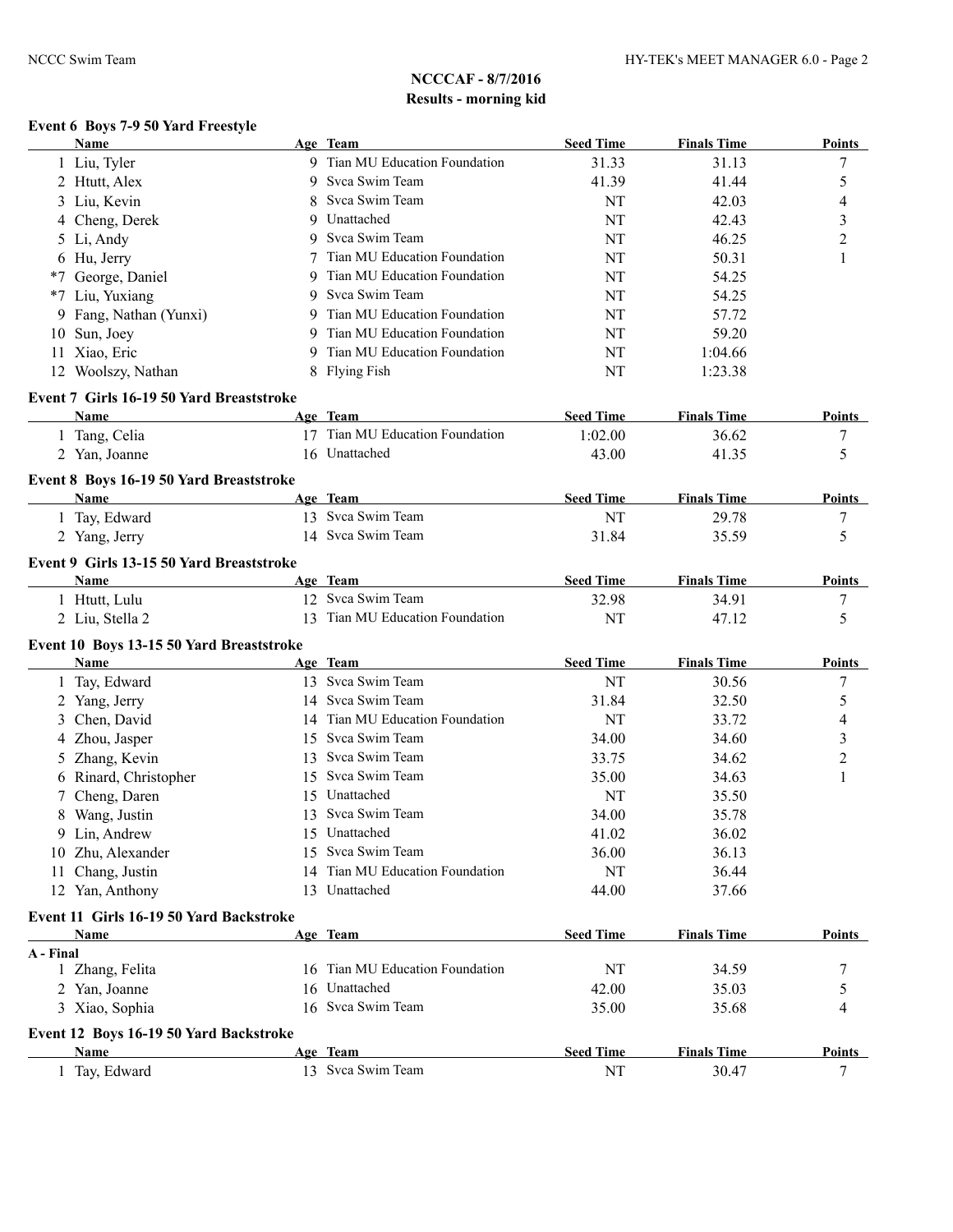|           | (Event 12 Boys 16-19 50 Yard Backstroke)<br><b>Name</b> |    | Age Team                        | <b>Seed Time</b> | <b>Finals Time</b> | Points        |
|-----------|---------------------------------------------------------|----|---------------------------------|------------------|--------------------|---------------|
|           | 2 Yang, Jerry                                           |    | 14 Svca Swim Team               | 28.81            | 33.50              | 5             |
|           | Event 13 Girls 13-15 50 Yard Backstroke                 |    |                                 |                  |                    |               |
|           | Name                                                    |    | Age Team                        | <b>Seed Time</b> | <b>Finals Time</b> | <b>Points</b> |
|           | 1 Liu, Lilly                                            |    | 14 Tian MU Education Foundation | 29.71            | 31.41              | 7             |
|           | 2 Liu, Stella 2                                         |    | 13 Tian MU Education Foundation | <b>NT</b>        | 46.38              | 5             |
|           |                                                         |    |                                 |                  |                    |               |
|           | Event 14 Boys 13-15 50 Yard Backstroke                  |    |                                 |                  |                    |               |
|           | Name                                                    |    | Age Team                        | <b>Seed Time</b> | <b>Finals Time</b> | <b>Points</b> |
|           | 1 Rinard, Christopher                                   |    | 15 Svca Swim Team               | 40.00            | 27.80              | 7             |
|           | 2 Tay, Edward                                           |    | 13 Svca Swim Team               | <b>NT</b>        | 28.78              | 5             |
| 3         | Yang, Jerry                                             |    | 14 Svca Swim Team               | 28.81            | 30.56              | 4             |
|           | 4 Zhang, Kevin                                          |    | 13 Svca Swim Team               | 30.42            | 31.13              | 3             |
|           | 5 Zhou, Jasper                                          | 15 | Svca Swim Team                  | 31.00            | 31.37              | 2             |
| 6         | Chen, David                                             |    | 14 Tian MU Education Foundation | NT               | 31.94              | 1             |
|           | 7 Chang, Justin                                         |    | 14 Tian MU Education Foundation | NT               | 32.50              |               |
| 8         | Zhu, Alexander                                          |    | 15 Svca Swim Team               | 31.70            | 33.80              |               |
| 9         | Yan, Anthony                                            | 13 | Unattached                      | 42.00            | 34.86              |               |
| 10        | Lin, Andrew                                             | 15 | Unattached                      | 35.20            | 34.94              |               |
| 11        | Cheng, Daren                                            |    | 15 Unattached                   | <b>NT</b>        | 39.93              |               |
|           | Event 15 Girls 6 & Under 50 Yard Backstroke             |    |                                 |                  |                    |               |
|           | Name                                                    |    | Age Team                        | <b>Seed Time</b> | <b>Finals Time</b> | <b>Points</b> |
|           | 1 Qiu, Elise                                            |    | 6 Daly City Dolphins            | 50.63            | 48.72              | 7             |
|           | 2 Lin, Francesca                                        |    | 6 Svca Swim Team                | <b>NT</b>        | 56.87              | 5             |
|           | Event 16 Boys 6 & Under 50 Yard Backstroke              |    |                                 |                  |                    |               |
|           | Name                                                    |    | Age Team                        | <b>Seed Time</b> | <b>Finals Time</b> | <b>Points</b> |
|           | 1 Lieu, Cody                                            | 6  | Carissa San Fransicso           | NT               | 1:03.60            | 7             |
|           | 2 Cierniak, Ian                                         | 6  | Carissa San Fransicso           | NT               | 1:14.16            | 5             |
|           | 3 Li, Aiden                                             | 5  | Svca Swim Team                  | <b>NT</b>        | 1:25.65            | 4             |
|           | 4 Leung, Angus                                          |    | 6 Daly City Dolphins            | <b>NT</b>        | 1:43.16            | 3             |
|           |                                                         |    |                                 |                  |                    |               |
|           | Event 17 Girls 16-19 50 Yard Butterfly                  |    |                                 |                  |                    |               |
|           | Name                                                    |    | Age Team                        | <b>Seed Time</b> | <b>Finals Time</b> | <b>Points</b> |
| A - Final |                                                         |    |                                 |                  |                    |               |
| 1         | Zhang, Felita                                           |    | 16 Tian MU Education Foundation | NT               | 30.85              | 7             |
|           | 2 Tang, Celia                                           |    | 17 Tian MU Education Foundation | 1:01.00          | 31.00              | 5             |
|           | 3 Yan, Joanne                                           |    | 16 Unattached                   | 35.00            | 31.91              | 4             |
|           | Event 18 Boys 16-19 50 Yard Butterfly                   |    |                                 |                  |                    |               |
|           | Name                                                    |    | Age Team                        | <b>Seed Time</b> | <b>Finals Time</b> | <b>Points</b> |
|           | 1 Tay, Edward                                           |    | 13 Svca Swim Team               | NT               | 26.56              | 7             |
|           | 2 Yang, Jerry                                           |    | 14 Svca Swim Team               | 27.03            | 27.22              | 5             |
|           | Event 19 Girls 13-15 50 Yard Butterfly                  |    |                                 |                  |                    |               |
|           | Name                                                    |    | Age Team                        | <b>Seed Time</b> | <b>Finals Time</b> | <b>Points</b> |
|           | 1 Liu, Lilly                                            |    | 14 Tian MU Education Foundation | NT               | 28.87              | 7             |
|           |                                                         |    |                                 |                  |                    |               |
|           | Event 20 Boys 13-15 50 Yard Butterfly                   |    |                                 |                  |                    |               |
|           | <b>Name</b>                                             |    | Age Team                        | <b>Seed Time</b> | <b>Finals Time</b> | <b>Points</b> |
|           | 1 Tay, Edward                                           |    | 13 Svca Swim Team               | <b>NT</b>        | 25.80              | 7             |
|           | 2 Rinard, Christopher                                   |    | 15 Svca Swim Team               | 35.00            | 26.78              | 5             |
|           | 3 Yang, Jerry                                           |    | 14 Svca Swim Team               | 27.03            | 28.25              | 4             |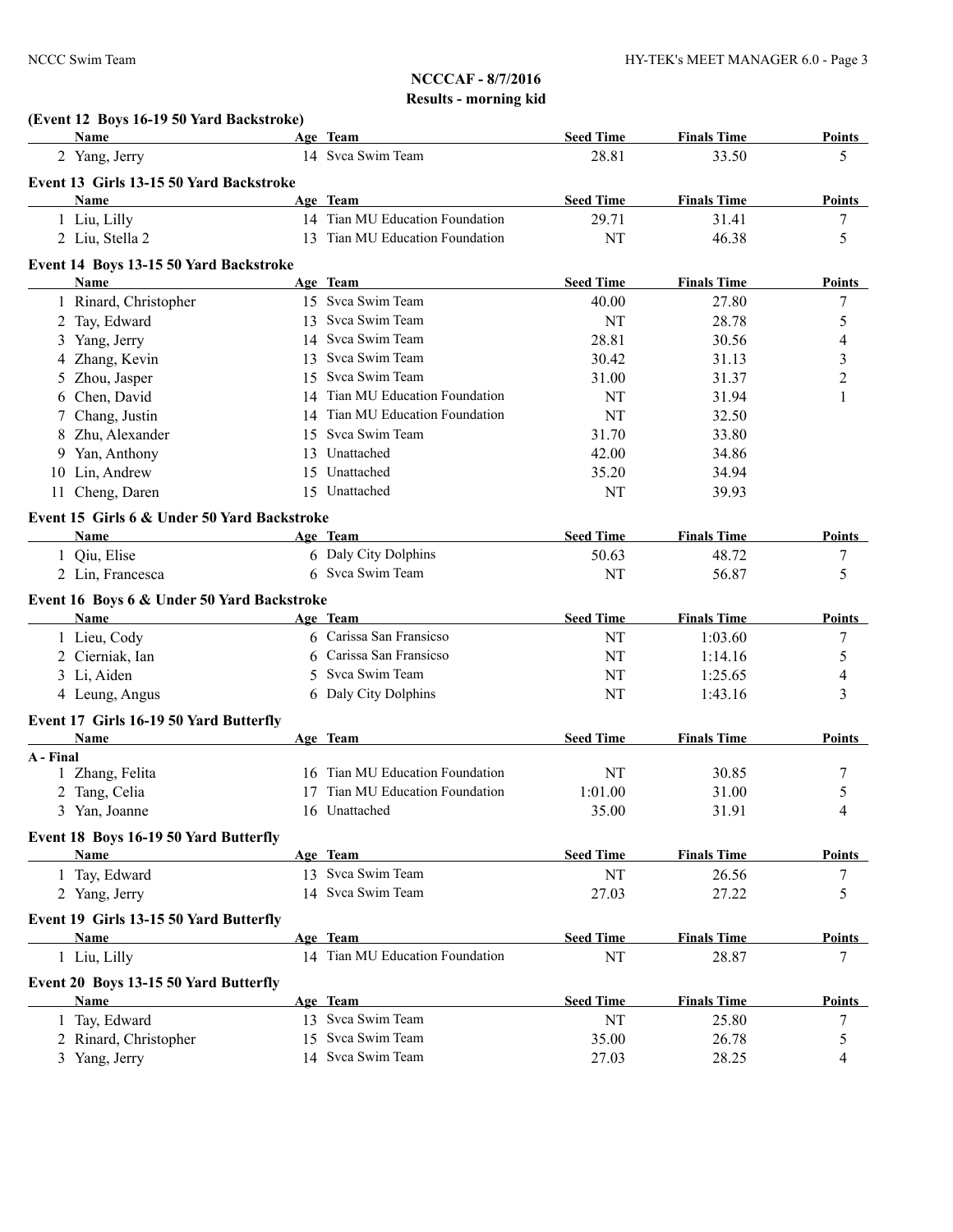## **(Event 20 Boys 13-15 50 Yard Butterfly)**

| <b>Name</b>      |    | Age Team                        | <b>Seed Time</b> | <b>Finals Time</b> | <b>Points</b> |
|------------------|----|---------------------------------|------------------|--------------------|---------------|
| 4 Chen, David    |    | 14 Tian MU Education Foundation | NT               | 28.74              |               |
| 5 Zhang, Kevin   |    | 13 Svca Swim Team               | 27.87            | 29.06              |               |
| 6 Guo, Furui     | 14 | Tian MU Education Foundation    | NT               | 31.40              |               |
| 7 Zhu, Alexander |    | 15 Svca Swim Team               | 31.20            | 33.00              |               |
| 8 Chang, Justin  |    | 14 Tian MU Education Foundation | NT               | 33.50              |               |
| 9 Yan, Anthony   | 3  | Unattached                      | 42.00            | 33.88              |               |
| 10 Cheng, Daren  |    | 15 Unattached                   | NT               | 39.44              |               |
|                  |    |                                 |                  |                    |               |

#### **Event 21 Girls 10-12 50 Yard Butterfly**

|     | Name             |     | Age Team                     | <b>Seed Time</b> | <b>Finals Time</b> | <b>Points</b> |
|-----|------------------|-----|------------------------------|------------------|--------------------|---------------|
|     | 1 Quan, Angela   |     | Tian MU Education Foundation | 27.50            | 27.53              | 7             |
|     | 2 Wang, Crystal  | 12. | Svca Swim Team               | 30.10            | 31.66              | 5             |
|     | 3 Htutt, Lulu    | 12. | Svca Swim Team               | 32.48            | 31.84              | 4             |
|     | 4 Pei, Serena    |     | Tian MU Education Foundation | 33.77            | 33.18              | 3             |
|     | 5 Gu, Iris       | 12. | Tian MU Education Foundation | 34.74            | 33.91              | 2             |
|     | 6 Lin, Florence  | 11  | Svca Swim Team               | 35.14            | 33.94              |               |
|     | 7 Luu, Kayle     |     | 10 Unattached                | 36.00            | 37.04              |               |
|     | 8 Lin, Ella      |     | 10 Unattached                | 39.53            | 38.13              |               |
|     | 9 Huang, Angle   | 11  | Calphin                      | NT               | 38.25              |               |
| 10  | Kuang, Abigail   | 11. | Svca Swim Team               | 39.63            | 38.72              |               |
| 11  | Lin, Natalie     | 10. | Daly City Dolphins           | 41.59            | 41.19              |               |
|     | 12 Leung, Janice |     | 10 Daly City Dolphins        | 45.00            | 42.03              |               |
| 13. | Ma, Sihan        | 11- | Qinghua                      | NT               | 43.37              |               |
|     | 14 Ying, Felicia | 10. | Tian MU Education Foundation | NT               | 46.33              |               |
| 15  | Wang, Lauren     | 10. | Tian MU Education Foundation | 52.00            | 46.66              |               |

### **Event 22 Boys 10-12 50 Yard Butterfly**

|     | Name              |     | Age Team                     | <b>Seed Time</b> | <b>Finals Time</b> | <b>Points</b>  |
|-----|-------------------|-----|------------------------------|------------------|--------------------|----------------|
|     | Wang, Ethan       | 11  | Svca Swim Team               | 30.00            | 29.13              |                |
|     | 2 Zhou, Simon     |     | Tian MU Education Foundation | 29.00            | 30.69              |                |
|     | 3 Liu, Tysen      | 11. | Tian MU Education Foundation | 31.54            | 32.90              | 4              |
|     | 4 Ye, Lawrence    |     | Tian MU Education Foundation | 32.29            | 34.72              | 3              |
|     | 5 Luu, Nathan     | 11. | Unattached                   | 36.56            | 35.10              | $\overline{c}$ |
|     | 6 Ren, Aiden      | 10. | Tian MU Education Foundation | 36.80            | 36.78              |                |
|     | 7 Huang, Leon     | 10. | Tian MU Education Foundation | 45.00            | 38.71              |                |
|     | 8 Li, Greg        | 10. | Tian MU Education Foundation | 55.33            | 44.16              |                |
| *9. | Chen, Daniel      | 10. | Tian MU Education Foundation | 50.65            | 44.19              |                |
| *9  | Zeng, Zigao       | 12. | Tian MU Education Foundation | NT               | 44.19              |                |
| 11  | Tsui, Raymond     |     | 12 Flying Fish               | NT               | 48.49              |                |
|     | 12 Xiao, Frank    | 11  | Tian MU Education Foundation | NT               | 52.22              |                |
| 13  | Yang, Christopher | 10. | Svca Swim Team               | NT               | 53.78              |                |
|     | 14 Chu, Kevin     | 12. | Tian MU Education Foundation | NT               | 53.94              |                |
|     | 15 Chu, Jerry     | 10  | Tian MU Education Foundation | NT               | 56.35              |                |

#### **Event 23 Girls 7-9 50 Yard Butterfly**

| <b>Name</b>     | Age Team                     | <b>Seed Time</b> | <b>Finals Time</b> | <b>Points</b> |
|-----------------|------------------------------|------------------|--------------------|---------------|
| 1 Cui, Kyra     | Tian MU Education Foundation | 32.65            | 32.75              |               |
| 2 Cheung, Maddy | 9 Svca Swim Team             | 38.26            | 37.94              |               |
| 3 Chu, Annika   | 8 Svca Swim Team             | 41.83            | 40.38              | 4             |
| 4 Yuan, Amelia  | 8 Svca Swim Team             | 40.04            | 41.75              |               |
| 5 Qiu, Agnes    | 9 Daly City Dolphins         | 41.72            | 43.03              |               |
| 6 Huang, Bettie | 8 Calphin                    | NT               | 44.22              |               |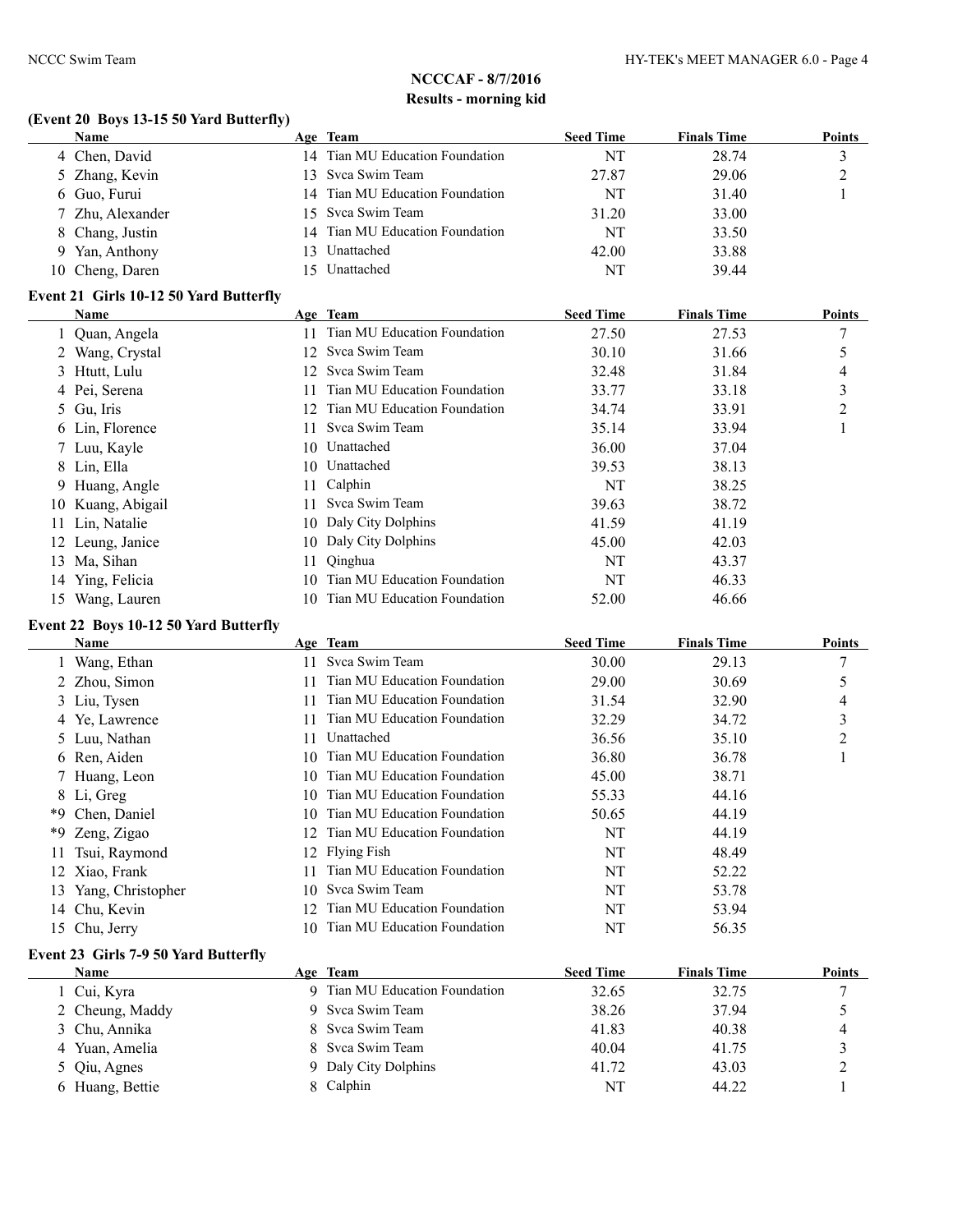## **(Event 23 Girls 7-9 50 Yard Butterfly)**

|           | Name                                           |    | Age Team                       | <b>Seed Time</b> | <b>Finals Time</b> | <b>Points</b> |
|-----------|------------------------------------------------|----|--------------------------------|------------------|--------------------|---------------|
|           | 7 Lan, Aglaia                                  |    | 9 Flying Fish                  | 41.11            | 44.25              |               |
|           | 8 Shi, Melissa                                 |    | 9 Tian MU Education Foundation | NT               | 47.44              |               |
|           | 9 Yang, Dana                                   | 8  | Svca Swim Team                 | 53.00            | 47.66              |               |
|           | 10 Lin, Valerie                                | 9  | Daly City Dolphins             | 48.84            | 50.66              |               |
| 11        | Wang, Maya                                     | 9  | Svca Swim Team                 | <b>NT</b>        | 54.13              |               |
|           | 12 Guo, Olivia                                 | 9  | Carissa San Fransicso          | NT               | 1:02.34            |               |
|           | 13 Guo, Satina                                 | 9  | Tian MU Education Foundation   | NT               | 1:07.50            |               |
|           | 14 Li, Connie                                  | 8  | Svca Swim Team                 | 1:29.00          | 1:10.27            |               |
|           | 15 Wang, Lorraine                              |    | Tian MU Education Foundation   | NT               | 1:17.99            |               |
|           | Event 24 Boys 7-9 50 Yard Butterfly            |    |                                |                  |                    |               |
|           | Name                                           |    | Age Team                       | <b>Seed Time</b> | <b>Finals Time</b> | <b>Points</b> |
|           | 1 Liu, Tyler                                   |    | 9 Tian MU Education Foundation | 36.74            | 35.15              | 7             |
|           | 2 Htutt, Alex                                  |    | 9 Svca Swim Team               | 50.55            | 51.63              | 5             |
|           | 3 George, Daniel                               | 9  | Tian MU Education Foundation   | NT               | 1:02.87            | 4             |
|           | 4 Xiao, Eric                                   | 9  | Tian MU Education Foundation   | NT               | 1:21.25            | 3             |
|           | 5 Hu, Jerry                                    | 7  | Tian MU Education Foundation   | NT               | 1:23.03            | 2             |
|           | 6 Sun, Joey                                    |    | 9 Tian MU Education Foundation | NT               | 1:30.44            | 1             |
|           | Event 25 Girls 6 & Under 50 Yard Butterfly     |    |                                |                  |                    |               |
|           | Name                                           |    | Age Team                       | <b>Seed Time</b> | <b>Finals Time</b> | <b>Points</b> |
| A - Final |                                                |    |                                |                  |                    |               |
|           | 1 Qiu, Elise                                   |    | 6 Daly City Dolphins           | 59.72            | 54.60              | 7             |
|           | Event 26 Boys 6 & Under 50 Yard Butterfly      |    |                                |                  |                    |               |
|           | Name                                           |    | Age Team                       | <b>Seed Time</b> | <b>Finals Time</b> | Points        |
|           | 1 Lieu, Cody                                   |    | 6 Carissa San Fransicso        | NT               | 1:38.84            | 7             |
|           | Event 27 Girls 16-19 100 Yard Freestyle        |    |                                |                  |                    |               |
|           | Name                                           |    | Age Team                       | <b>Seed Time</b> | <b>Finals Time</b> | Points        |
| A - Final |                                                |    |                                |                  |                    |               |
|           | 1 Yan, Joanne                                  |    | 16 Unattached                  | 1:15.00          | 1:10.78            | 7             |
|           |                                                |    |                                |                  |                    |               |
|           | Event 28 Boys 16-19 100 Yard Freestyle<br>Name |    | Age Team                       | <b>Seed Time</b> | <b>Finals Time</b> | <b>Points</b> |
|           | 1 Yang, Jerry                                  |    | 14 Svca Swim Team              | 50.56            | 1:04.47            | 7             |
|           |                                                |    |                                |                  |                    |               |
|           | Event 29 Girls 13-15 100 Yard Freestyle        |    |                                |                  |                    |               |
|           | Name                                           |    | Age Team                       | <b>Seed Time</b> | <b>Finals Time</b> | <b>Points</b> |
|           | 1 Htutt, Lulu                                  |    | 12 Svca Swim Team              | 1:01.02          | 1:00.34            | 7             |
|           | 2 Wang, Crystal                                |    | 12 Svca Swim Team              | 1:00.10          | 1:00.63            | 5             |
|           | Event 30 Boys 13-15 100 Yard Freestyle         |    |                                |                  |                    |               |
|           | <b>Name</b>                                    |    | Age Team                       | <b>Seed Time</b> | <b>Finals Time</b> | <b>Points</b> |
|           | 1 Yang, Jerry                                  |    | 14 Svca Swim Team              | 50.56            | 53.35              | 7             |
|           | 2 Rinard, Christopher                          |    | 15 Svca Swim Team              | 59.00            | 53.91              | 5             |
| 3         | Zhang, Kevin                                   | 13 | Svca Swim Team                 | 54.41            | 55.22              | 4             |
|           | 4 Chen, David                                  | 14 | Tian MU Education Foundation   | NT               | 56.22              | 3             |
| 5.        | Zhu, Alexander                                 | 15 | Svca Swim Team                 | NT               | 59.88              | 2             |
| 6         | Chang, Justin                                  | 14 | Tian MU Education Foundation   | 1:01.99          | 1:05.63            | 1             |
|           | 7 Wang, Justin                                 |    | 13 Svca Swim Team              | 1:04.00          | 1:10.59            |               |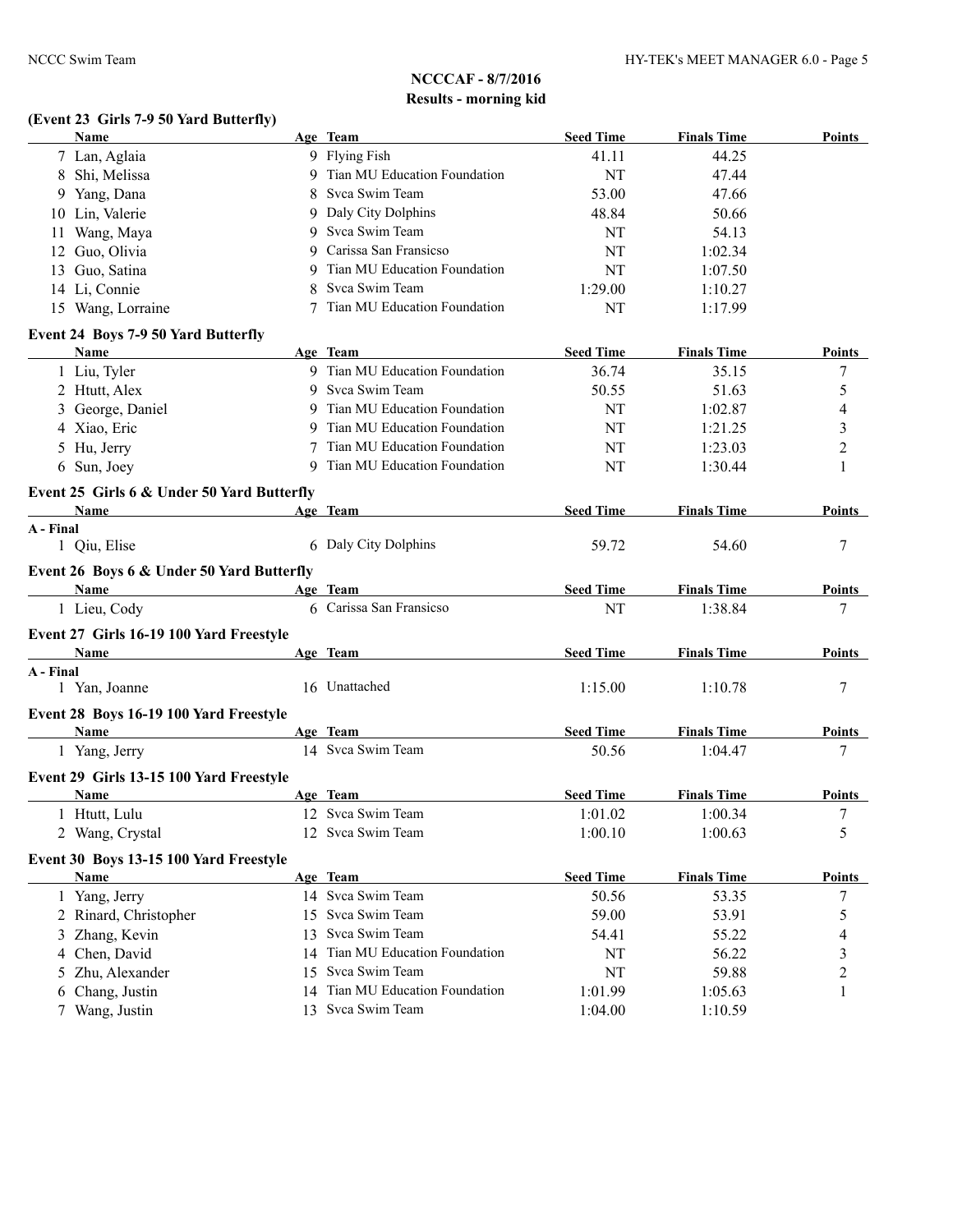## **Event 31 Girls 10-12 50 Yard Freestyle**

|     | Name            |     | Age Team                     | <b>Seed Time</b> | <b>Finals Time</b> | <b>Points</b> |
|-----|-----------------|-----|------------------------------|------------------|--------------------|---------------|
|     | Quan, Angela    |     | Tian MU Education Foundation | 26.50            | 26.44              | 7             |
|     | Wang, Crystal   | 12. | Svca Swim Team               | 27.60            | 27.78              | 5             |
| 3   | Wang, Mica      | 12  | Svca Swim Team               | 29.74            | 27.94              | 4             |
|     | 4 Liu, Cynthia  | 10  | Tian MU Education Foundation | 40.00            | 29.50              | 3             |
|     | 5 Pei, Serena   |     | Tian MU Education Foundation | 29.58            | 30.15              | 2             |
|     | 6 Lin, Florence |     | Svca Swim Team               | 30.90            | 30.47              |               |
|     | 7 Gu, Iris      |     | Tian MU Education Foundation | 30.49            | 30.78              |               |
|     | 8 Luu, Kayle    | 10  | Unattached                   | 32.00            | 32.41              |               |
|     | 9 Lin, Ella     | 10  | Unattached                   | 38.63            | 32.44              |               |
| 10  | Kuang, Abigail  |     | Svca Swim Team               | 33.56            | 33.56              |               |
|     | Hu, Ashley      | 10  | Svca Swim Team               | NT               | 33.72              |               |
| 12  | Leung, Janice   | 10  | Daly City Dolphins           | 35.48            | 36.19              |               |
| 13  | Lin, Natalie    | 10. | Daly City Dolphins           | 35.80            | 36.34              |               |
|     | 14 Huang, Angle | 11  | Calphin                      | NT               | 38.72              |               |
| 15  | Wang, Lauren    | 10  | Tian MU Education Foundation | 42.00            | 39.38              |               |
| 16  | Zhu, Megan      | 11  | Svca Swim Team               | NT               | 40.43              |               |
| 17  | Han, Christine  |     | Tian MU Education Foundation | NT               | 41.15              |               |
| 18  | Ying, Felicia   | 10  | Tian MU Education Foundation | NT               | 42.25              |               |
| 19. | Ma, Sihan       |     | Qinghua                      | NT               | 43.28              |               |
|     | 20 Guo, Emily   | 12  | Svca Swim Team               | 58.00            | 45.94              |               |

#### **Event 32 Boys 10-12 50 Yard Freestyle**

|    | <b>Name</b>                                |    | Age Team                     | <b>Seed Time</b> | <b>Finals Time</b> | <b>Points</b>  |
|----|--------------------------------------------|----|------------------------------|------------------|--------------------|----------------|
|    | Wang, Ethan                                | 11 | Svca Swim Team               | 27.70            | 26.69              | 7              |
|    | Luu, Nathan                                | 11 | Unattached                   | 30.68            | 29.48              | 5              |
| 3  | Liu, Tysen                                 | 11 | Tian MU Education Foundation | 28.81            | 29.58              | 4              |
| 4  | Zhou, Simon                                | 11 | Tian MU Education Foundation | 29.00            | 30.09              | 3              |
| 5  | Ren, Aiden                                 | 10 | Tian MU Education Foundation | 29.97            | 32.15              | $\overline{c}$ |
| 6  | Huang, Leon                                | 10 | Tian MU Education Foundation | 42.03            | 32.50              |                |
|    | Ye, Lawrence                               | 11 | Tian MU Education Foundation | 29.36            | 32.75              |                |
|    | Chen, Daniel                               | 10 | Tian MU Education Foundation | 36.88            | 35.56              |                |
| 9  | Chen, Richard                              | 12 | <b>Flying Fish</b>           | NT               | 36.13              |                |
| 10 | Lin, Edward                                | 11 | <b>Flying Fish</b>           | NT               | 36.53              |                |
|    | Zeng, Zigao                                | 12 | Tian MU Education Foundation | 43.68            | 37.35              |                |
| 12 | Li, Greg                                   | 10 | Tian MU Education Foundation | 45.00            | 39.38              |                |
| 13 | Tang, Eason                                | 11 | Unattached                   | NT               | 42.38              |                |
| 14 | Yang, Christopher                          | 10 | Svca Swim Team               | NT               | 43.43              |                |
| 15 | Chu, Jerry                                 | 10 | Tian MU Education Foundation | 46.47            | 43.44              |                |
| 16 | Xiao, Frank                                |    | Tian MU Education Foundation | <b>NT</b>        | 45.19              |                |
| 17 | Chu, Kevin                                 | 12 | Tian MU Education Foundation | 45.56            | 46.15              |                |
| 18 | Sun, Andrew                                | 11 | <b>Flying Fish</b>           | NT               | 48.50              |                |
|    | Event 33 Girls 6 & Under 50 Yard Freestyle |    |                              |                  |                    |                |
|    | Name                                       |    | Age Team                     | <b>Seed Time</b> | <b>Finals Time</b> | <b>Points</b>  |
|    | Lin, Francesca                             |    | Svca Swim Team               | NT               | 46.72              | 7              |
|    | 2 Qiu, Elise                               | 6  | Daly City Dolphins           | 50.37            | 47.35              | 5              |
|    | Event 34 Boys 6 & Under 50 Yard Freestyle  |    |                              |                  |                    |                |
|    | Name                                       |    | Age Team                     | <b>Seed Time</b> | <b>Finals Time</b> | Points         |
|    | Lieu, Cody                                 | 6  | Carissa San Fransicso        | NT               | 51.90              | 7              |
|    | Sung, Kaden                                |    | Carissa San Fransicso        | NT               | 1:07.47            | 5              |
| 3  | Cierniak, Ian                              | 6. | Carissa San Fransicso        | NT               | 1:08.76            | 4              |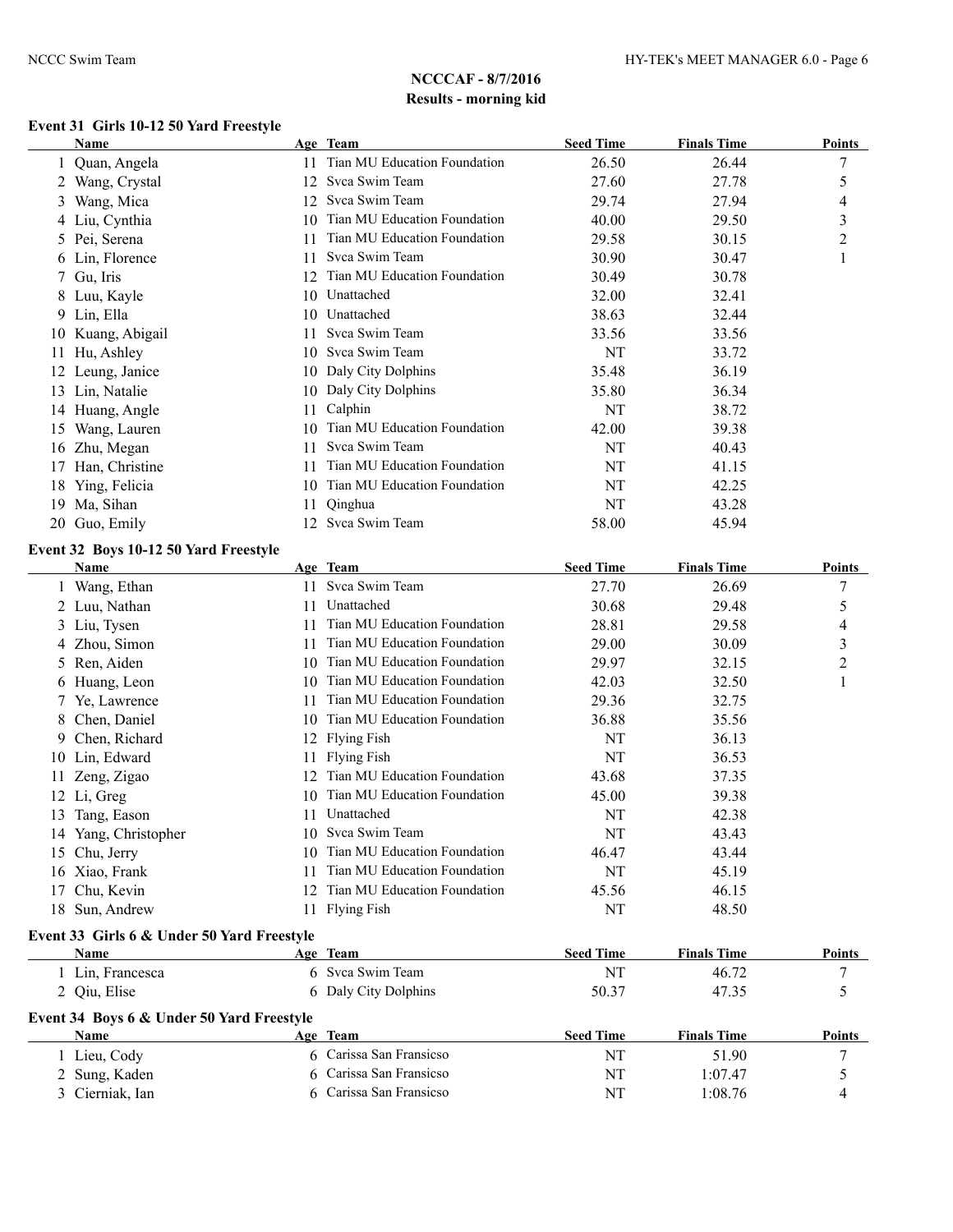|                | (Event 34 Boys 6 & Under 50 Yard Freestyle)              |          |                                 |                  |                    |                          |
|----------------|----------------------------------------------------------|----------|---------------------------------|------------------|--------------------|--------------------------|
|                | <b>Name</b>                                              |          | Age Team                        | <b>Seed Time</b> | <b>Finals Time</b> | <b>Points</b>            |
|                | 4 Li, Aiden                                              |          | 5 Svca Swim Team                | NT               | 1:38.25            | 3                        |
|                | Event 35 Girls 16-19 100 Yard Breaststroke               |          |                                 |                  |                    |                          |
|                | Name                                                     |          | Age Team                        | <b>Seed Time</b> | <b>Finals Time</b> | <b>Points</b>            |
|                | 1 Tang, Celia                                            |          | 17 Tian MU Education Foundation | 1:40.00          | 1:22.53            | 7                        |
|                | 2 Yan, Joanne                                            |          | 16 Unattached                   | 1:35.00          | 1:32.75            | 5                        |
|                | Event 36 Boys 16-19 100 Yard Breaststroke                |          |                                 |                  |                    |                          |
|                | Name                                                     |          | Age Team                        | <b>Seed Time</b> | <b>Finals Time</b> | <b>Points</b>            |
|                | 1 Tay, Edward                                            |          | 13 Svca Swim Team               | NT               | 1:09.34            | 7                        |
|                | 2 Yang, Jerry                                            |          | 14 Svca Swim Team               | 1:09.09          | 1:20.56            | 5                        |
|                | Event 37 Girls 13-15 100 Yard Breaststroke               |          |                                 |                  |                    |                          |
|                | Name                                                     |          | Age Team                        | <b>Seed Time</b> | <b>Finals Time</b> | <b>Points</b>            |
|                | 1 Htutt, Lulu                                            |          | 12 Svca Swim Team               | 1:11.05          | 1:10.23            | $\tau$                   |
|                | 2 Liu, Lilly                                             |          | 14 Tian MU Education Foundation | NT               | 1:12.84            | 5                        |
|                | 3 Wang, Mica                                             | 12       | Svca Swim Team                  | 1:21.47          | 1:19.00            | $\overline{4}$           |
|                | 4 Chu, Elaine                                            |          | 14 Svca Swim Team               | 1:15.19          | 1:20.62            | 3                        |
|                | 5 Wang, Crystal                                          |          | 12 Svca Swim Team               | 1:16.45          | 1:21.50            | $\overline{2}$           |
|                |                                                          |          |                                 |                  |                    |                          |
|                | Event 38 Boys 13-15 100 Yard Breaststroke<br><b>Name</b> |          | Age Team                        | <b>Seed Time</b> | <b>Finals Time</b> | <b>Points</b>            |
|                | 1 Tay, Edward                                            |          | 13 Svca Swim Team               | NT               | 1:04.90            | 7                        |
|                | 2 Rinard, Christopher                                    | 15       | Svca Swim Team                  | 1:20.00          | 1:04.98            | 5                        |
| 3 <sup>1</sup> | Yang, Jerry                                              |          | 14 Svca Swim Team               | 1:09.09          | 1:11.15            | $\overline{\mathcal{A}}$ |
|                | 4 Chen, David                                            | 14       | Tian MU Education Foundation    | <b>NT</b>        | 1:13.41            | $\mathfrak{Z}$           |
|                | 5 Zhou, Jasper                                           | 15       | Svca Swim Team                  | 1:13.21          | 1:17.06            | $\overline{c}$           |
|                | 6 Zhang, Kevin                                           | 13       | Svca Swim Team                  | 1:14.16          | 1:17.31            | 1                        |
| 7              | Wang, Justin                                             | 13       | Svca Swim Team                  | 1:18.21          | 1:17.84            |                          |
|                | 8 Lin, Andrew                                            | 15       | Unattached                      | 1:22.92          | 1:18.75            |                          |
|                | 9 Chen, Andrew                                           | 15       | <b>Flying Fish</b>              | NT               | 1:19.53            |                          |
|                | 10 Zhu, Alexander                                        | 15       | Svca Swim Team                  | NT               | 1:21.43            |                          |
| 11             | Chang, Justin                                            | 14       | Tian MU Education Foundation    | 1:16.47          | 1:21.56            |                          |
| 12             | Yan, Anthony                                             |          | 13 Unattached                   | 1:26.45          | 1:23.53            |                          |
|                | 13 Dou, Chen                                             | 15       | Tian MU Education Foundation    | NT               | 1:26.38            |                          |
|                | 14 Cheng, Daren                                          |          | 15 Unattached                   | NT               | 1:27.88            |                          |
|                |                                                          |          |                                 |                  |                    |                          |
|                | Event 39 Girls 10-12 50 Yard Breaststroke<br>Name        |          | Age Team                        | <b>Seed Time</b> | <b>Finals Time</b> | <b>Points</b>            |
|                | Quan, Angela                                             |          | Tian MU Education Foundation    | 34.34            | 35.69              | 7                        |
|                | 2 Wang, Crystal                                          | 12       | Svca Swim Team                  | 34.50            | 35.89              | 5                        |
|                | 3 Liu, Cynthia                                           | 10       | Tian MU Education Foundation    | 45.00            | 36.43              | 4                        |
|                | 4 Pei, Serena                                            | 11       | Tian MU Education Foundation    | 35.73            | 37.84              | 3                        |
| 5              | Gu, Iris                                                 | 12       | Tian MU Education Foundation    | 39.87            | 38.60              | $\overline{c}$           |
|                | Lin, Florence                                            | 11       | Svca Swim Team                  | 40.47            | 41.19              | 1                        |
| 6              |                                                          | 10       | Unattached                      | 41.15            | 41.44              |                          |
| 7              | Luu, Kayle<br>8 He, Daphne                               | 12       | Calphin                         | 48.00            | 42.57              |                          |
|                | 9 Lin, Natalie                                           | 10       | Daly City Dolphins              | 42.49            | 42.78              |                          |
|                |                                                          | 10       | Unattached                      | 42.38            | 43.69              |                          |
|                | 10 Lin, Ella                                             | 10       | Daly City Dolphins              | 44.26            | 44.13              |                          |
| 11             | Leung, Janice                                            |          | Calphin                         | $\rm{NT}$        | 45.06              |                          |
| 12             | Huang, Angle                                             | 11<br>11 | Svca Swim Team                  | 46.75            | 45.96              |                          |
| 13             | Kuang, Abigail                                           | 10       | Svca Swim Team                  |                  |                    |                          |
|                | 14 Hu, Ashley                                            |          |                                 | NT               | 46.10              |                          |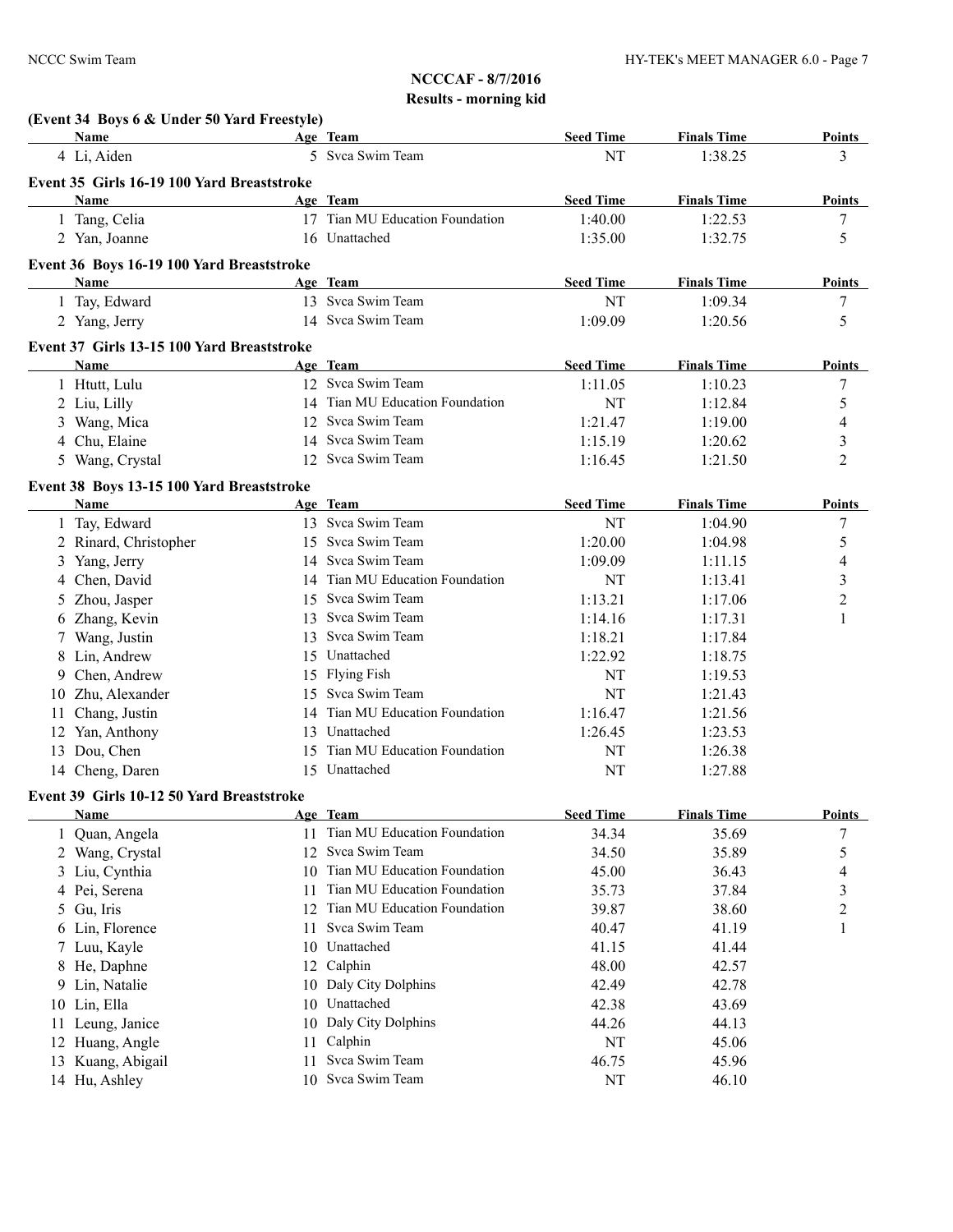#### **(Event 39 Girls 10-12 50 Yard Breaststroke)**

| Name               | Age Team                           | <b>Seed Time</b> | <b>Finals Time</b> | Points |
|--------------------|------------------------------------|------------------|--------------------|--------|
| 15 Chen, Crystal   | 11 Flying Fish                     | NT               | 46.78              |        |
| 16 Ying, Felicia   | 10 Tian MU Education Foundation    | NT               | 47.72              |        |
| 17 Li, Victoria    | 12 Flying Fish                     | NT               | 49.81              |        |
| 18 Han, Christine  | Tian MU Education Foundation<br>11 | NT               | 54.00              |        |
| Wang, Lauren<br>19 | 10 Tian MU Education Foundation    | 55.00            | 1:08.03            |        |

#### **Event 40 Boys 10-12 50 Yard Breaststroke**

|    | Name                 |     | Age Team                     | <b>Seed Time</b> | <b>Finals Time</b> | <b>Points</b> |
|----|----------------------|-----|------------------------------|------------------|--------------------|---------------|
|    | 1 Ye, Lawrence       | 11  | Tian MU Education Foundation | 36.82            | 38.47              | 7             |
|    | 2 Liu, Tysen         | 11  | Tian MU Education Foundation | 39.23            | 39.00              | 5             |
|    | 3 Luu, Nathan        | 11  | Unattached                   | 40.36            | 40.28              | 4             |
|    | 4 Zhou, Simon        |     | Tian MU Education Foundation | 40.00            | 40.82              | 3             |
|    | 5 Chen, Richard      |     | 12 Flying Fish               | NT               | 44.41              | 2             |
|    | 6 Zeng, Zigao        | 12. | Tian MU Education Foundation | 38.13            | 44.50              |               |
|    | 7 Ren, Aiden         | 10  | Tian MU Education Foundation | 48.30            | 44.75              |               |
|    | 8 Lin, Edward        | 11  | <b>Flying Fish</b>           | NT               | 45.30              |               |
|    | 9 Huang, Leon        | 10  | Tian MU Education Foundation | 44.21            | 47.22              |               |
| 10 | Tang, Eason          | 11  | Unattached                   | NT               | 50.78              |               |
|    | Tsui, Raymond        | 12  | <b>Flying Fish</b>           | NT               | 51.63              |               |
| 12 | Chen, Daniel         | 10  | Tian MU Education Foundation | 52.16            | 51.83              |               |
|    | 13 Li, Greg          | 10  | Tian MU Education Foundation | NT               | 56.00              |               |
|    | 14 Xiao, Frank       | 11  | Tian MU Education Foundation | NT               | 57.09              |               |
| 15 | Chu, Kevin           | 12. | Tian MU Education Foundation | NT               | 1:00.38            |               |
|    | 16 Yang, Christopher |     | 10 Svca Swim Team            | NT               | 1:00.59            |               |

#### **Event 41 Girls 7-9 50 Yard Breaststroke**

|    | Name                                   |   | Age Team                       | <b>Seed Time</b> | <b>Finals Time</b> | <b>Points</b> |
|----|----------------------------------------|---|--------------------------------|------------------|--------------------|---------------|
|    | Cui, Kyra                              |   | 9 Tian MU Education Foundation | 36.11            | 36.97              | 7             |
| 2  | Cheung, Maddy                          | 9 | Svca Swim Team                 | 43.85            | 43.66              | 5             |
| 3  | Qiu, Agnes                             | 9 | Daly City Dolphins             | 45.68            | 44.15              | 4             |
| 4  | Yuan, Amelia                           | 8 | Svca Swim Team                 | 44.61            | 45.72              | 3             |
| 5  | Shi, Melissa                           | 9 | Tian MU Education Foundation   | NT               | 46.85              | 2             |
| 6  | Yang, Dana                             | 8 | Svca Swim Team                 | 52.00            | 48.00              | 1             |
|    | Wang, Ingrid                           |   | Beida Zhonglian                | NT               | 48.69              |               |
| 8. | Lan, Aglaia                            | 9 | Flying Fish                    | 47.87            | 49.32              |               |
| 9. | Chu, Annika                            |   | Svca Swim Team                 | 48.33            | 50.06              |               |
| 10 | Lin, Valerie                           | 9 | Daly City Dolphins             | 52.00            | 50.50              |               |
|    | Wang, Maya                             | 9 | Svca Swim Team                 | NT               | 51.66              |               |
| 12 | Huang, Bettie                          | 8 | Calphin                        | NT               | 53.78              |               |
| 13 | Guo, Olivia                            | 9 | Carissa San Fransicso          | NT               | 1:00.69            |               |
| 14 | Lin, Emerald                           | 8 | <b>Flying Fish</b>             | NT               | 1:04.78            |               |
| 15 | Li, Connie                             |   | Svca Swim Team                 | 1:14.00          | 1:07.06            |               |
| 16 | Wang, Lorraine                         |   | Tian MU Education Foundation   | <b>NT</b>        | 1:08.25            |               |
| 17 | Guo, Satina                            | 9 | Tian MU Education Foundation   | NT               | 1:10.50            |               |
| 18 | Jiang, Rachel                          |   | Tian MU Education Foundation   | NT               | 1:11.15            |               |
| 19 | Shi, Kaitlyn                           |   | Tian MU Education Foundation   | NT               | 1:12.32            |               |
|    | 20 Kristenson, Kayla                   | 9 | Carissa San Fransicso          | NT               | 1:13.44            |               |
|    | Event 42 Boys 7-9 50 Yard Breaststroke |   |                                |                  |                    |               |
|    | Name                                   |   | Age Team                       | <b>Seed Time</b> | <b>Finals Time</b> | <b>Points</b> |
|    | Liu, Tyler                             |   | 9 Tian MU Education Foundation | 39.93            | 43.41              | 7             |
|    | 2 Htutt, Alex                          | 9 | Svca Swim Team                 | 46.01            | 47.97              | 5             |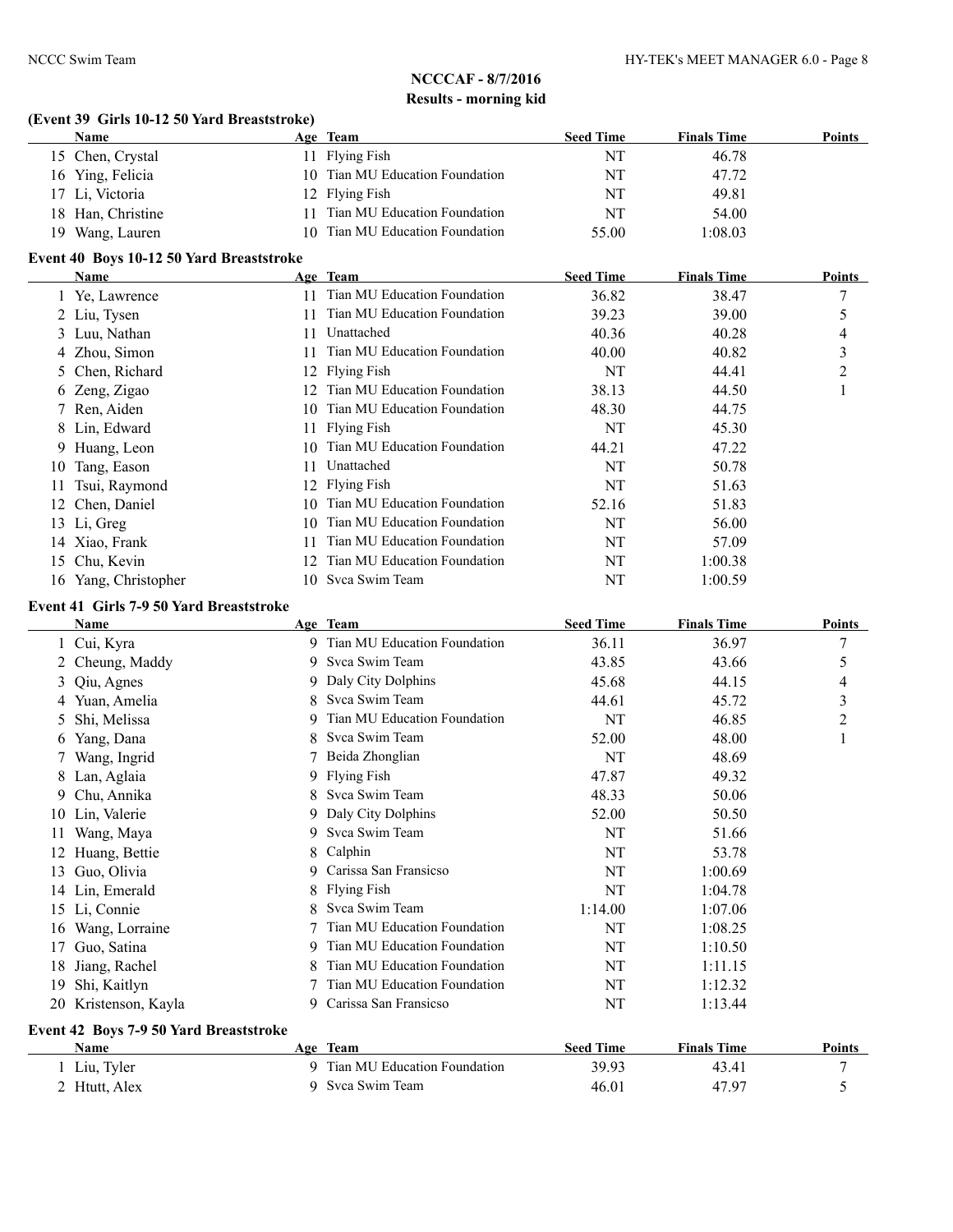## **(Event 42 Boys 7-9 50 Yard Breaststroke)**

| 8 Svca Swim Team<br>3 Liu, Kevin<br>9 Svca Swim Team<br>4 Li, Andy<br>Tian MU Education Foundation<br>George, Daniel<br>9<br>5<br>Unattached<br>Cheng, Derek<br>9<br>6<br>Svca Swim Team<br>1:02.00<br>Yan, Ethan<br>7<br>8<br>Svca Swim Team<br>8 Liu, Yuxiang<br>9<br>Tian MU Education Foundation<br>9 Xiao, Eric<br>9<br>Tian MU Education Foundation<br>10 Sun, Joey<br>9<br>Tian MU Education Foundation<br>11 Fang, Nathan (Yunxi)<br>9<br>Tian MU Education Foundation<br>12 Hu, Jerry<br>NT<br>13 Hui, Michael<br>9 Flying Fish | NT<br>52.47<br>NT<br>54.46<br><b>NT</b><br>54.87<br>NT<br>55.09<br>59.75<br>NT<br>1:01.50<br>1:10.94<br>NT<br>NT<br>1:20.03<br>NT<br>1:23.19<br>1:29.03 | 4<br>3<br>2<br>1 |
|------------------------------------------------------------------------------------------------------------------------------------------------------------------------------------------------------------------------------------------------------------------------------------------------------------------------------------------------------------------------------------------------------------------------------------------------------------------------------------------------------------------------------------------|---------------------------------------------------------------------------------------------------------------------------------------------------------|------------------|
|                                                                                                                                                                                                                                                                                                                                                                                                                                                                                                                                          |                                                                                                                                                         |                  |
|                                                                                                                                                                                                                                                                                                                                                                                                                                                                                                                                          |                                                                                                                                                         |                  |
|                                                                                                                                                                                                                                                                                                                                                                                                                                                                                                                                          |                                                                                                                                                         |                  |
|                                                                                                                                                                                                                                                                                                                                                                                                                                                                                                                                          |                                                                                                                                                         |                  |
|                                                                                                                                                                                                                                                                                                                                                                                                                                                                                                                                          |                                                                                                                                                         |                  |
|                                                                                                                                                                                                                                                                                                                                                                                                                                                                                                                                          |                                                                                                                                                         |                  |
|                                                                                                                                                                                                                                                                                                                                                                                                                                                                                                                                          |                                                                                                                                                         |                  |
|                                                                                                                                                                                                                                                                                                                                                                                                                                                                                                                                          |                                                                                                                                                         |                  |
|                                                                                                                                                                                                                                                                                                                                                                                                                                                                                                                                          |                                                                                                                                                         |                  |
|                                                                                                                                                                                                                                                                                                                                                                                                                                                                                                                                          |                                                                                                                                                         |                  |
|                                                                                                                                                                                                                                                                                                                                                                                                                                                                                                                                          | NT<br>1:35.35                                                                                                                                           |                  |
|                                                                                                                                                                                                                                                                                                                                                                                                                                                                                                                                          |                                                                                                                                                         |                  |
| Event 43 Girls 6 & Under 50 Yard Breaststroke                                                                                                                                                                                                                                                                                                                                                                                                                                                                                            |                                                                                                                                                         |                  |
| <b>Seed Time</b><br>Name<br>Age Team                                                                                                                                                                                                                                                                                                                                                                                                                                                                                                     | <b>Finals Time</b>                                                                                                                                      | Points           |
| 6 Daly City Dolphins<br>1:03.85<br>1 Qiu, Elise                                                                                                                                                                                                                                                                                                                                                                                                                                                                                          | 59.16                                                                                                                                                   | 7                |
| 6 Svca Swim Team<br>2 Lin, Francesca                                                                                                                                                                                                                                                                                                                                                                                                                                                                                                     | NT<br>1:00.94                                                                                                                                           | 5                |
| Event 44 Boys 6 & Under 50 Yard Breaststroke                                                                                                                                                                                                                                                                                                                                                                                                                                                                                             |                                                                                                                                                         |                  |
| Age Team<br><b>Seed Time</b><br>Name                                                                                                                                                                                                                                                                                                                                                                                                                                                                                                     | <b>Finals Time</b>                                                                                                                                      | Points           |
| 6 Daly City Dolphins<br>1 Leung, Angus                                                                                                                                                                                                                                                                                                                                                                                                                                                                                                   | NT<br>1:11.58                                                                                                                                           | 7                |
| 6 Carissa San Fransicso<br>2 Lieu, Cody                                                                                                                                                                                                                                                                                                                                                                                                                                                                                                  | NT<br>1:12.50                                                                                                                                           | 5                |
| 5 Svca Swim Team<br>3 Li, Aiden                                                                                                                                                                                                                                                                                                                                                                                                                                                                                                          | NT<br>1:34.09                                                                                                                                           | 4                |
|                                                                                                                                                                                                                                                                                                                                                                                                                                                                                                                                          |                                                                                                                                                         |                  |
| Event 45 Girls 16-19 100 Yard Backstroke                                                                                                                                                                                                                                                                                                                                                                                                                                                                                                 |                                                                                                                                                         |                  |
| Age Team<br><b>Seed Time</b><br>Name                                                                                                                                                                                                                                                                                                                                                                                                                                                                                                     | <b>Finals Time</b>                                                                                                                                      | Points           |
| 16 Unattached<br>1:30.00<br>1 Yan, Joanne                                                                                                                                                                                                                                                                                                                                                                                                                                                                                                | 1:19.19                                                                                                                                                 | 7                |
| Event 46 Boys 16-19 100 Yard Backstroke                                                                                                                                                                                                                                                                                                                                                                                                                                                                                                  |                                                                                                                                                         |                  |
| Age Team<br><b>Seed Time</b><br>Name                                                                                                                                                                                                                                                                                                                                                                                                                                                                                                     | <b>Finals Time</b>                                                                                                                                      | Points           |
| 13 Svca Swim Team<br>1 Tay, Edward                                                                                                                                                                                                                                                                                                                                                                                                                                                                                                       | NT<br>1:07.12                                                                                                                                           | 7                |
| 14 Svca Swim Team<br>1:04.38<br>2 Yang, Jerry                                                                                                                                                                                                                                                                                                                                                                                                                                                                                            | 1:11.65                                                                                                                                                 | 5                |
|                                                                                                                                                                                                                                                                                                                                                                                                                                                                                                                                          |                                                                                                                                                         |                  |
| Event 48 Boys 13-15 100 Yard Backstroke                                                                                                                                                                                                                                                                                                                                                                                                                                                                                                  |                                                                                                                                                         |                  |
| Age Team<br><b>Seed Time</b><br>Name                                                                                                                                                                                                                                                                                                                                                                                                                                                                                                     | <b>Finals Time</b>                                                                                                                                      | Points           |
| 15 Svca Swim Team<br>1 Rinard, Christopher<br>1:40.00                                                                                                                                                                                                                                                                                                                                                                                                                                                                                    | 1:00.69                                                                                                                                                 | 7                |
| 13 Svca Swim Team<br>2 Tay, Edward                                                                                                                                                                                                                                                                                                                                                                                                                                                                                                       | <b>NT</b><br>1:03.44                                                                                                                                    | 5                |
| 14 Tian MU Education Foundation<br>3 Chen, David                                                                                                                                                                                                                                                                                                                                                                                                                                                                                         | NT<br>1:07.23                                                                                                                                           | 4                |
| Svca Swim Team<br>4 Yang, Jerry<br>1:04.38<br>14                                                                                                                                                                                                                                                                                                                                                                                                                                                                                         | 1:07.35                                                                                                                                                 | 3                |
| 13 Svca Swim Team<br>5 Zhang, Kevin<br>1:05.53                                                                                                                                                                                                                                                                                                                                                                                                                                                                                           | 1:08.40                                                                                                                                                 | $\overline{c}$   |
| 15 Svca Swim Team<br>1:06.86<br>6 Zhou, Jasper                                                                                                                                                                                                                                                                                                                                                                                                                                                                                           | 1:10.78                                                                                                                                                 | 1                |
| 15 Svca Swim Team<br>7 Zhu, Alexander                                                                                                                                                                                                                                                                                                                                                                                                                                                                                                    | NT<br>1:14.97                                                                                                                                           |                  |
| 13 Unattached<br>8 Yan, Anthony<br>1:23.37                                                                                                                                                                                                                                                                                                                                                                                                                                                                                               | 1:19.72                                                                                                                                                 |                  |
| Event 49 Girls 10-12 50 Yard Backstroke                                                                                                                                                                                                                                                                                                                                                                                                                                                                                                  |                                                                                                                                                         |                  |
| <b>Seed Time</b><br>Age Team<br>Name                                                                                                                                                                                                                                                                                                                                                                                                                                                                                                     | <b>Finals Time</b>                                                                                                                                      | <b>Points</b>    |
| Tian MU Education Foundation<br>29.68<br>1 Quan, Angela<br>11                                                                                                                                                                                                                                                                                                                                                                                                                                                                            | 29.78                                                                                                                                                   | 7                |
| Svca Swim Team<br>2 Htutt, Lulu<br>32.91<br>12                                                                                                                                                                                                                                                                                                                                                                                                                                                                                           | 33.09                                                                                                                                                   | 5                |
| Svca Swim Team<br>3 Wang, Mica<br>12                                                                                                                                                                                                                                                                                                                                                                                                                                                                                                     | 34.28                                                                                                                                                   |                  |
| 34.46                                                                                                                                                                                                                                                                                                                                                                                                                                                                                                                                    |                                                                                                                                                         | 4                |
|                                                                                                                                                                                                                                                                                                                                                                                                                                                                                                                                          | 34.90                                                                                                                                                   | 3                |
| Svca Swim Team<br>4 Wang, Crystal<br>12<br>32.10                                                                                                                                                                                                                                                                                                                                                                                                                                                                                         |                                                                                                                                                         | 2                |
| Tian MU Education Foundation<br>5 Gu, Iris<br>35.84<br>12                                                                                                                                                                                                                                                                                                                                                                                                                                                                                | 35.47                                                                                                                                                   |                  |
| Tian MU Education Foundation<br>Pei, Serena<br>33.76<br>11<br>6                                                                                                                                                                                                                                                                                                                                                                                                                                                                          | 35.65                                                                                                                                                   | 1                |
| Svca Swim Team<br>Lin, Florence<br>36.76<br>11<br>7<br>10 Unattached<br>8 Luu, Kayle<br>36.20                                                                                                                                                                                                                                                                                                                                                                                                                                            | 36.85<br>37.03                                                                                                                                          |                  |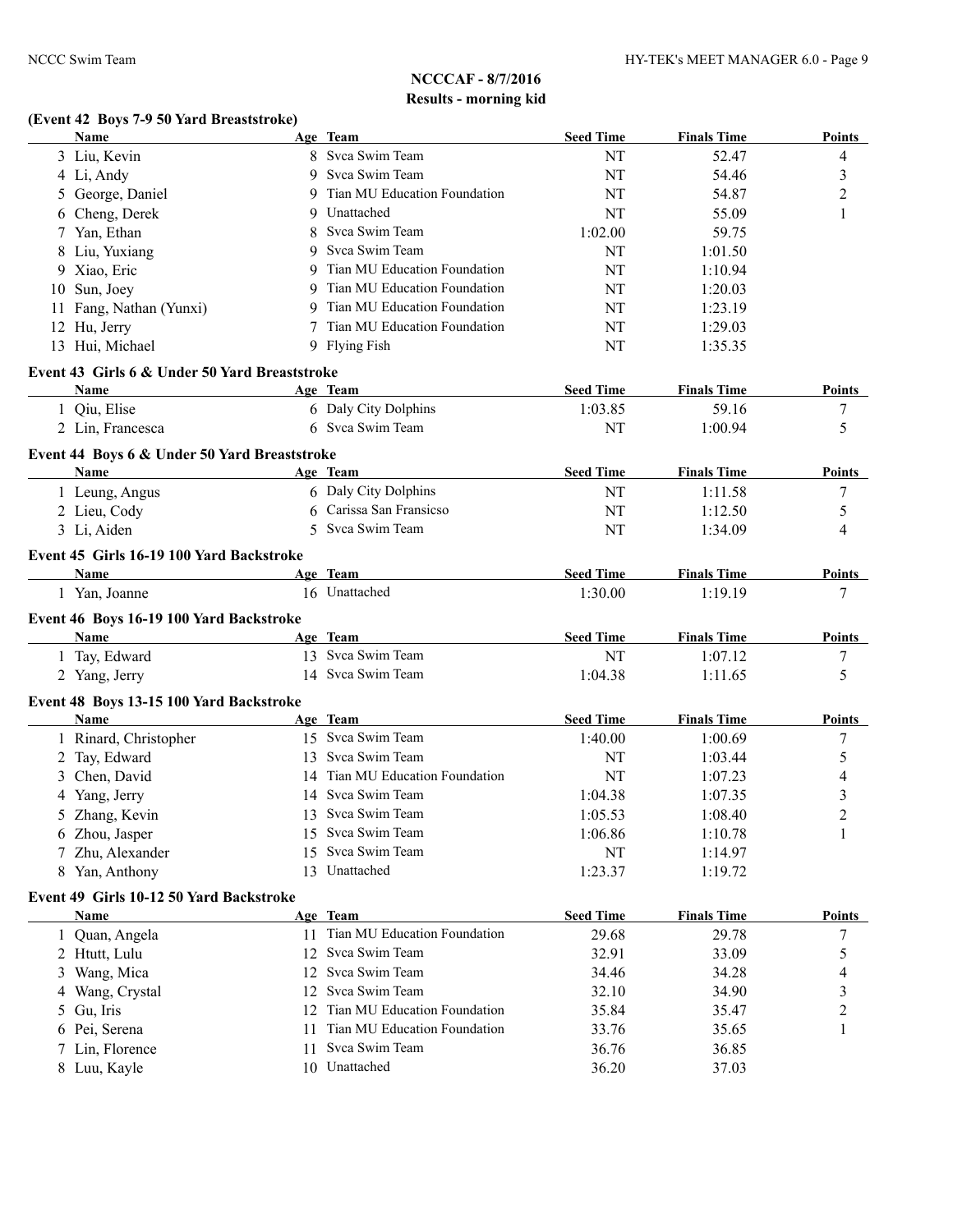## **(Event 49 Girls 10-12 50 Yard Backstroke)**

|    | Name              |     | Age Team                        | <b>Seed Time</b> | <b>Finals Time</b> | <b>Points</b> |
|----|-------------------|-----|---------------------------------|------------------|--------------------|---------------|
|    | *9 Hu, Ashley     |     | 10 Svca Swim Team               | NT               | 39.78              |               |
|    | *9 Leung, Janice  |     | 10 Daly City Dolphins           | 39.11            | 39.78              |               |
|    | 11 Kuang, Abigail |     | 11 Svca Swim Team               | 40.21            | 41.25              |               |
|    | 12 Huang, Angle   |     | 11 Calphin                      | NT               | 41.90              |               |
|    | 13 Lin, Natalie   |     | 10 Daly City Dolphins           | 42.00            | 43.12              |               |
|    | 14 Li, Victoria   |     | 12 Flying Fish                  | NT               | 45.41              |               |
| 15 | Wang, Lauren      |     | 10 Tian MU Education Foundation | 50.00            | 49.75              |               |
|    | 16 Guo, Emily     |     | 12 Svca Swim Team               | 58.00            | 51.00              |               |
|    | 17 Zhu, Megan     | 11. | Svca Swim Team                  | NT               | 51.65              |               |
|    | 18 Ying, Felicia  | 10. | Tian MU Education Foundation    | NT               | 58.00              |               |

#### **Event 50 Boys 10-12 50 Yard Backstroke**

| <b>Name</b>          |     | Age Team                        | <b>Seed Time</b> | <b>Finals Time</b> | <b>Points</b>  |
|----------------------|-----|---------------------------------|------------------|--------------------|----------------|
| 1 Wang, Ethan        | 11. | Svca Swim Team                  | 30.00            | 32.21              |                |
| 2 Ren, Aiden         | 10. | Tian MU Education Foundation    | 33.13            | 35.47              | 5              |
| 3 Zhou, Simon        |     | Tian MU Education Foundation    | 34.00            | 35.97              | 4              |
| 4 Luu, Nathan        | 11  | Unattached                      | 36.47            | 37.03              | 3              |
| 5 Liu, Tysen         |     | Tian MU Education Foundation    | 35.26            | 37.19              | $\overline{2}$ |
| 6 Ye, Lawrence       | 11. | Tian MU Education Foundation    | 33.92            | 37.85              |                |
| 7 Lin, Edward        |     | 11 Flying Fish                  | NT               | 41.13              |                |
| 8 Huang, Leon        |     | 10 Tian MU Education Foundation | 46.00            | 42.66              |                |
| 9 Li, Greg           | 10. | Tian MU Education Foundation    | 49.01            | 47.34              |                |
| 10 Chen, Daniel      | 10. | Tian MU Education Foundation    | 43.81            | 47.54              |                |
| 11 Xiao, Frank       | 11  | Tian MU Education Foundation    | NT               | 50.28              |                |
| 12 Chu, Jerry        | 10. | Tian MU Education Foundation    | NT               | 51.91              |                |
| 13 Yang, Christopher |     | 10 Svca Swim Team               | NT               | 1:02.53            |                |

#### **Event 51 Girls 7-9 50 Yard Backstroke**

|                  | Name                                 |    | Age Team                     | <b>Seed Time</b> | <b>Finals Time</b> | <b>Points</b> |
|------------------|--------------------------------------|----|------------------------------|------------------|--------------------|---------------|
|                  | 1 Cui, Kyra                          | 9  | Tian MU Education Foundation | 33.30            | 34.38              | 7             |
|                  | 2 Lan, Aglaia                        |    | 9 Flying Fish                | 40.61            | 42.88              | 5             |
| 3                | Chu, Annika                          |    | Svca Swim Team               | 42.08            | 43.00              | 4             |
|                  | 4 Cheung, Maddy                      | 9  | Svca Swim Team               | 42.65            | 43.09              | 3             |
| $\mathfrak{S}^-$ | Yuan, Amelia                         | 8. | Svca Swim Team               | 40.05            | 43.44              | 2             |
| 6.               | Qiu, Agnes                           | 9. | Daly City Dolphins           | 44.13            | 44.06              |               |
|                  | Huang, Bettie                        | 8  | Calphin                      | NT               | 47.41              |               |
| 8                | Lin, Valerie                         | 9  | Daly City Dolphins           | 48.83            | 48.03              |               |
| 9.               | Yang, Dana                           | 8  | Svca Swim Team               | 51.00            | 49.16              |               |
| 10               | Shi, Melissa                         |    | Tian MU Education Foundation | NT               | 50.16              |               |
| 11               | Wang, Maya                           | 9  | Svca Swim Team               | NT               | 52.78              |               |
| 12               | Guo, Olivia                          | 9  | Carissa San Fransicso        | NT               | 1:01.00            |               |
| 13               | Jiang, Rachel                        |    | Tian MU Education Foundation | NT               | 1:04.29            |               |
|                  | 14 Li, Connie                        | 8  | Svca Swim Team               | 1:18.00          | 1:05.10            |               |
| 15               | Kristenson, Kayla                    | 9  | Carissa San Fransicso        | NT               | 1:08.56            |               |
| 16               | Feng, Audrey                         |    | Carissa San Fransicso        | NT               | 1:09.78            |               |
| 17               | Guo, Satina                          | 9  | Tian MU Education Foundation | NT               | 1:12.13            |               |
| 18               | Wang, Lorraine                       |    | Tian MU Education Foundation | NT               | 1:19.94            |               |
|                  | 19 Li, Wendy                         |    | <b>Flying Fish</b>           | NT               | 1:23.62            |               |
|                  | Event 52 Boys 7-9 50 Yard Backstroke |    |                              |                  |                    |               |
|                  | Name                                 |    | Age Team                     | <b>Seed Time</b> | <b>Finals Time</b> | <b>Points</b> |
|                  | 1 Liu, Tyler                         | 9. | Tian MU Education Foundation | NT               | 39.07              | 7             |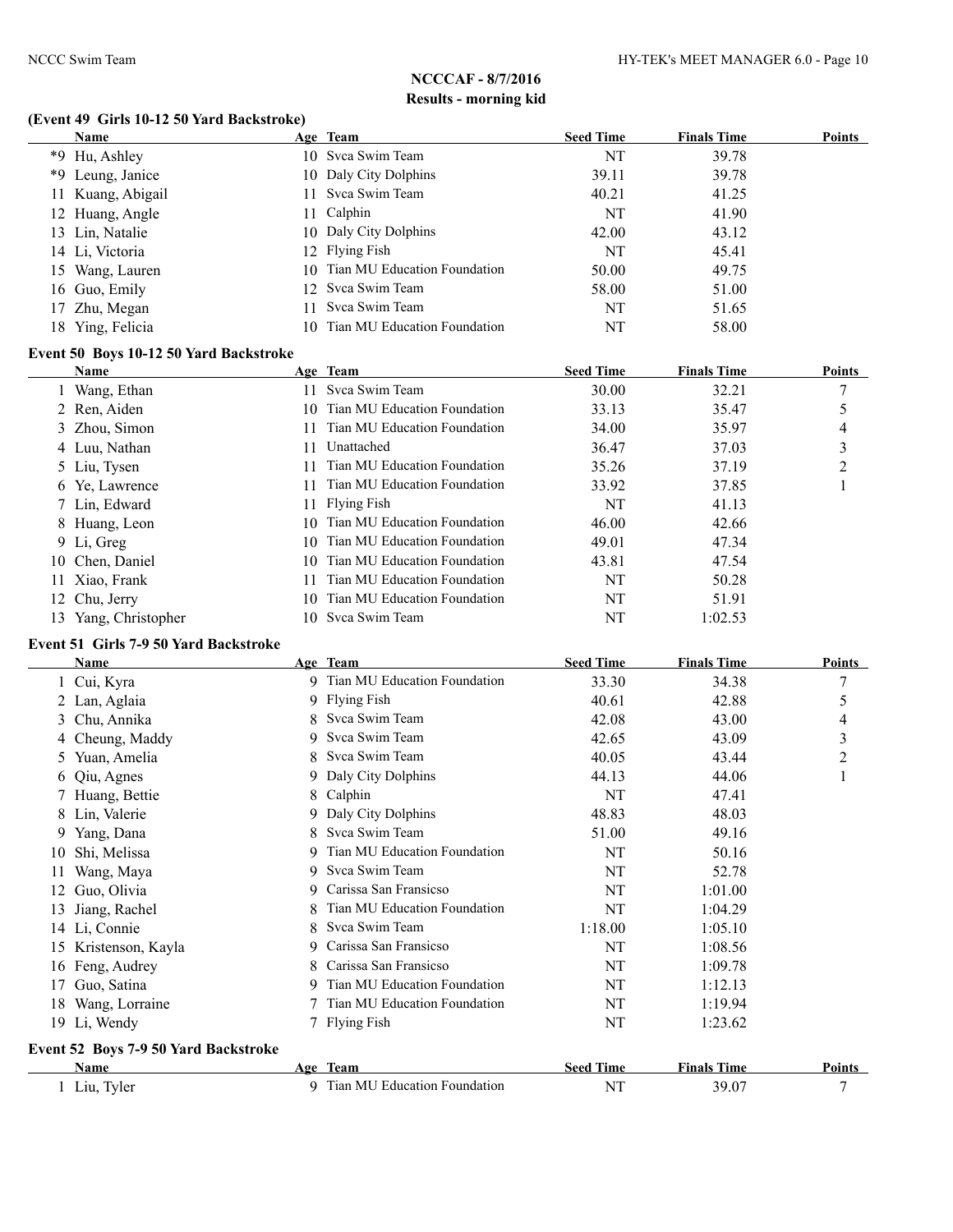| (Event 52 Boys 7-9 50 Yard Backstroke)<br>Name |   |                                             | <b>Seed Time</b> |                    |                     |
|------------------------------------------------|---|---------------------------------------------|------------------|--------------------|---------------------|
|                                                |   | Age Team<br>9 Svca Swim Team                |                  | <b>Finals Time</b> | <b>Points</b>       |
| 2 Htutt, Alex                                  |   | 9 Tian MU Education Foundation              | 50.83<br>NT      | 59.93              | 5                   |
| 3 Fang, Nathan (Yunxi)                         |   | 9 Svca Swim Team                            | NT               | 1:00.19<br>1:04.19 | 4                   |
| 4 Li, Andy<br>5 George, Daniel                 |   | 9 Tian MU Education Foundation              | NT               | 1:07.78            | 3                   |
| 6 Xiao, Eric                                   | 9 | Tian MU Education Foundation                |                  |                    | $\overline{c}$<br>1 |
| 7 Sun, Joey                                    |   | 9 Tian MU Education Foundation              | NT<br>NT         | 1:10.68<br>1:13.53 |                     |
|                                                |   |                                             |                  |                    |                     |
| Event 53 Girls 16-19 100 Yard Butterfly        |   |                                             |                  |                    |                     |
| Name                                           |   | Age Team<br>16 Tian MU Education Foundation | <b>Seed Time</b> | <b>Finals Time</b> | <b>Points</b><br>7  |
| 1 Zhang, Felita                                |   |                                             | NT               | 1:18.10            |                     |
| Event 54 Boys 16-19 100 Yard Butterfly         |   |                                             |                  |                    |                     |
| Name                                           |   | Age Team                                    | <b>Seed Time</b> | <b>Finals Time</b> | <b>Points</b>       |
| 1 Tay, Edward                                  |   | 13 Svca Swim Team                           | NT               | 59.18              | 7                   |
| 2 Yang, Jerry                                  |   | 14 Svca Swim Team                           | 58.08            | 1:01.65            | 5                   |
| Event 55 Girls 13-15 100 Yard Butterfly        |   |                                             |                  |                    |                     |
| <b>Name</b>                                    |   | Age Team                                    | <b>Seed Time</b> | <b>Finals Time</b> | <b>Points</b>       |
| 1 Liu, Lilly                                   |   | 14 Tian MU Education Foundation             | <b>NT</b>        | 1:04.90            | 7                   |
| 2 Wang, Mica                                   |   | 12 Svca Swim Team                           | 1:08.80          | 1:10.11            | 5                   |
| 3 Chu, Elaine                                  |   | 14 Svca Swim Team                           | 1:08.53          | 1:12.25            | 4                   |
| Event 56 Boys 13-15 100 Yard Butterfly         |   |                                             |                  |                    |                     |
| <b>Name</b>                                    |   | Age Team                                    | <b>Seed Time</b> | <b>Finals Time</b> | <b>Points</b>       |
| 1 Rinard, Christopher                          |   | 15 Svca Swim Team                           | 1:30.00          | 56.34              | 7                   |
| 2 Tay, Edward                                  |   | 13 Svca Swim Team                           | NT               | 56.59              | 5                   |
| 3 Yang, Jerry                                  |   | 14 Svca Swim Team                           | 58.08            | 1:03.03            | 4                   |
| 4 Zhang, Kevin                                 |   | 13 Svca Swim Team                           | 1:03.60          | 1:07.25            | 3                   |
| 5 Chen, David                                  |   | 14 Tian MU Education Foundation             | NT               | 1:10.21            | $\overline{2}$      |
| --- Wang, Justin                               |   | 13 Svca Swim Team                           | 1:15.00          | DQ                 |                     |
| <b>Event 57 Girls 16-19 200 Yard IM</b>        |   |                                             |                  |                    |                     |
| <b>Name</b>                                    |   | Age Team                                    | <b>Seed Time</b> | <b>Finals Time</b> | Points              |
| 1 Tang, Celia                                  |   | 17 Tian MU Education Foundation             | 3:00.00          | 2:33.28            | 7                   |
| 2 Xiao, Sophia                                 |   | 16 Svca Swim Team                           | NT               | 2:44.40            | 5                   |
| 3 Yan, Joanne                                  |   | 16 Unattached                               | 2:58.00          | 2:54.62            | 4                   |
| Event 58 Boys 16-19 200 Yard IM                |   |                                             |                  |                    |                     |
| <b>Name</b>                                    |   | Age Team                                    | <b>Seed Time</b> | <b>Finals Time</b> | <b>Points</b>       |
| 1 Tay, Edward                                  |   | 13 Svca Swim Team                           | <b>NT</b>        | 2:19.34            | 7                   |
| 2 Yang, Jerry                                  |   | 14 Svca Swim Team                           | 2:09.36          | 2:25.34            | 5                   |
|                                                |   |                                             |                  |                    |                     |
| Event 59 Girls 13-15 200 Yard IM               |   |                                             |                  |                    |                     |
| Name                                           |   | Age Team                                    | <b>Seed Time</b> | <b>Finals Time</b> | <b>Points</b>       |
| 1 Liu, Lilly                                   |   | 14 Tian MU Education Foundation             | NT               | 2:27.84            | 7                   |
| 2 Wang, Crystal                                |   | 12 Svca Swim Team                           | 2:24.00          | 2:31.50            | 5                   |
| Event 60 Boys 13-15 200 Yard IM                |   |                                             |                  |                    |                     |
| Name                                           |   | Age Team                                    | <b>Seed Time</b> | <b>Finals Time</b> | <b>Points</b>       |
| 1 Rinard, Christopher                          |   | 15 Svca Swim Team                           | 2:48.00          | 2:08.00            | 7                   |
| 2 Tay, Edward                                  |   | 13 Svca Swim Team                           | NT               | 2:08.94            | 5                   |
| 3 Yang, Jerry                                  |   | 14 Svca Swim Team                           | 2:09.36          | 2:20.25            | 4                   |
| 4 Zhang, Kevin                                 |   | 13 Svca Swim Team                           | 2:15.71          | 2:21.34            | 3                   |
| 5 Chen, David                                  |   | 14 Tian MU Education Foundation             | NT               | 2:24.40            | 2                   |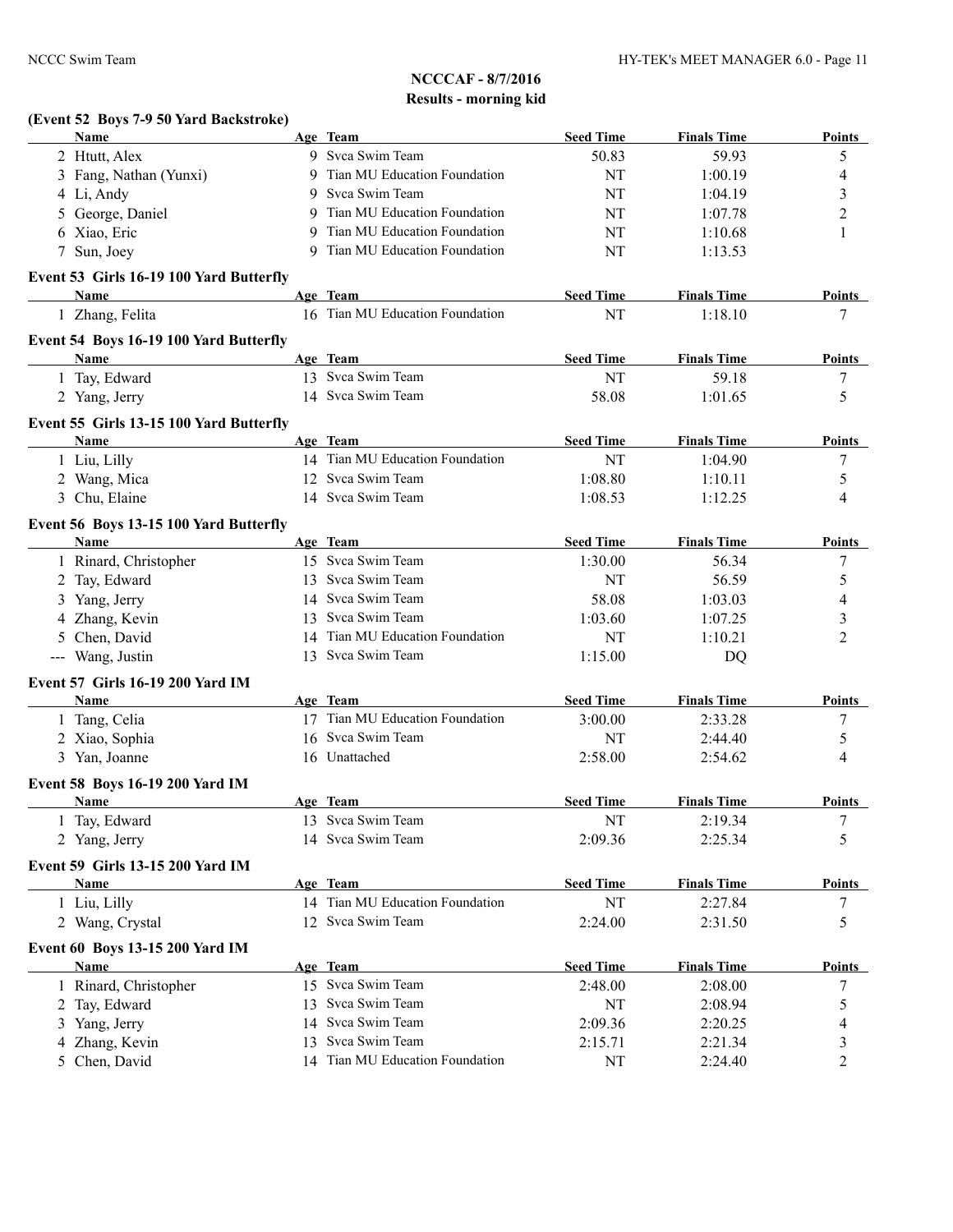#### **(Event 60 Boys 13-15 200 Yard IM) Name Age Team Seed Time Finals Time Points**

|    | 6 Zhou, Jasper                   | 15 | Svca Swim Team                  | 2:22.65          | 2:24.84            | 1                |
|----|----------------------------------|----|---------------------------------|------------------|--------------------|------------------|
|    | 7 Chang, Justin                  | 14 | Tian MU Education Foundation    | 2:28.44          | 2:32.34            |                  |
|    | 8 Zhu, Alexander                 | 15 | Svca Swim Team                  | NT               | 2:38.65            |                  |
|    | Event 61 Girls 10-12 100 Yard IM |    |                                 |                  |                    |                  |
|    | Name                             |    | Age Team                        | <b>Seed Time</b> | <b>Finals Time</b> | <b>Points</b>    |
|    | 1 Quan, Angela                   |    | 11 Tian MU Education Foundation | 1:07.00          | 1:05.31            | 7                |
|    | 2 Htutt, Lulu                    |    | 12 Svca Swim Team               | 1:07.00          | 1:08.69            | 5                |
|    | 3 Wang, Mica                     |    | 12 Svca Swim Team               | 1:09.84          | 1:12.07            | 4                |
|    | 4 Wang, Crystal                  |    | 12 Svca Swim Team               | 1:03.30          | 1:12.38            | 3                |
|    | 5 Pei, Serena                    | 11 | Tian MU Education Foundation    | 1:11.36          | 1:13.66            | 2                |
|    | 6 Lin, Florence                  |    | 11 Svca Swim Team               | 1:18.51          | 1:16.78            | $\mathbf{1}$     |
|    | 7 Gu, Iris                       |    | 12 Tian MU Education Foundation | 1:18.19          | 1:17.97            |                  |
|    | 8 Luu, Kayle                     |    | 10 Unattached                   | 1:15.55          | 1:21.29            |                  |
|    | 9 Lin, Ella                      |    | 10 Unattached                   | 1:19.81          | 1:22.46            |                  |
|    | 10 Huang, Angle                  |    | 11 Calphin                      | NT               | 1:27.30            |                  |
|    | 11 Lin, Natalie                  |    | 10 Daly City Dolphins           | 1:26.74          | 1:30.03            |                  |
|    | 12 Kuang, Abigail                |    | 11 Svca Swim Team               | 1:26.10          | 1:30.21            |                  |
|    | 13 Leung, Janice                 |    | 10 Daly City Dolphins           | 1:28.48          | 1:30.59            |                  |
|    | 14 He, Daphne                    |    | 12 Calphin                      | 2:00.00          | 1:34.78            |                  |
|    | 15 Ma, Sihan                     | 11 | Qinghua                         | NT               | 1:36.25            |                  |
|    |                                  |    | Tian MU Education Foundation    |                  |                    |                  |
|    | 16 Wang, Lauren                  | 10 | Tian MU Education Foundation    | 1:45.00          | 1:37.44            |                  |
|    | 17 Ying, Felicia                 | 10 | Svca Swim Team                  | NT               | 1:44.03            |                  |
|    | 18 Hu, Ashley                    | 10 |                                 | NT               | 2:19.22            |                  |
|    | Event 62 Boys 10-12 100 Yard IM  |    |                                 |                  |                    |                  |
|    | <b>Name</b>                      |    | Age Team                        | <b>Seed Time</b> | <b>Finals Time</b> | <b>Points</b>    |
|    | 1 Wang, Ethan                    |    | 11 Svca Swim Team               | 1:04.00          | 1:06.09            | 7                |
|    | 2 Liu, Tysen                     | 11 | Tian MU Education Foundation    | 1:12.74          | 1:15.31            | 5                |
|    | 3 Zhou, Simon                    | 11 | Tian MU Education Foundation    | 1:10.00          | 1:15.58            | 4                |
|    | 4 Luu, Nathan                    | 11 | Unattached                      | 1:17.83          | 1:17.28            | 3                |
|    | 5 Ye, Lawrence                   | 11 | Tian MU Education Foundation    | 1:15.41          | 1:19.25            | 2                |
|    | 6 Ren, Aiden                     | 10 | Tian MU Education Foundation    | 1:20.28          | 1:27.84            | 1                |
|    | 7 Lin, Edward                    | 11 | <b>Flying Fish</b>              | NT               | 1:36.94            |                  |
|    | 8 Chen, Daniel                   | 10 | Tian MU Education Foundation    | 1:45.92          | 1:42.44            |                  |
|    | 9 Xiao, Frank                    | 11 | Tian MU Education Foundation    | NT               | 1:54.22            |                  |
|    | Event 63 Girls 7-9 100 Yard IM   |    |                                 |                  |                    |                  |
|    | Name                             |    | Age Team                        | <b>Seed Time</b> | <b>Finals Time</b> | Points           |
| 1  | Cui, Kyra                        | 9  | Tian MU Education Foundation    | 1:11.36          | 1:13.03            | $\boldsymbol{7}$ |
| 2  | Cheung, Maddy                    | 9  | Svca Swim Team                  | 1:27.59          | 1:29.09            | 5                |
| 3  | Qiu, Agnes                       | 9  | Daly City Dolphins              | 1:29.56          | 1:29.35            | 4                |
|    | 4 Lan, Aglaia                    | 9  | <b>Flying Fish</b>              | 1:29.00          | 1:29.52            | 3                |
| 5. | Yuan, Amelia                     | 8  | Svca Swim Team                  | 1:27.48          | 1:31.78            | 2                |
| 6  | Chu, Annika                      | 8  | Svca Swim Team                  | 1:30.53          | 1:32.81            | 1                |
|    | 7 Lin, Valerie                   | 9  | Daly City Dolphins              | 1:39.08          | 1:40.38            |                  |
|    | 8 Huang, Bettie                  | 8  | Calphin                         | NT               | 1:40.65            |                  |
| 9  | Shi, Melissa                     | 9  | Tian MU Education Foundation    | NT               | 1:42.75            |                  |
| 10 | Wang, Maya                       | 9  | Svca Swim Team                  | NT               | 1:52.53            |                  |
| 11 | Chen, Angela                     | 8  | <b>Flying Fish</b>              | NT               | 1:58.34            |                  |
|    | 12 Li, Connie                    | 8  | Svca Swim Team                  | NT               | 2:21.12            |                  |
|    | 13 Guo, Satina                   | 9  | Tian MU Education Foundation    | NT               | 2:28.37            |                  |
|    |                                  |    |                                 |                  |                    |                  |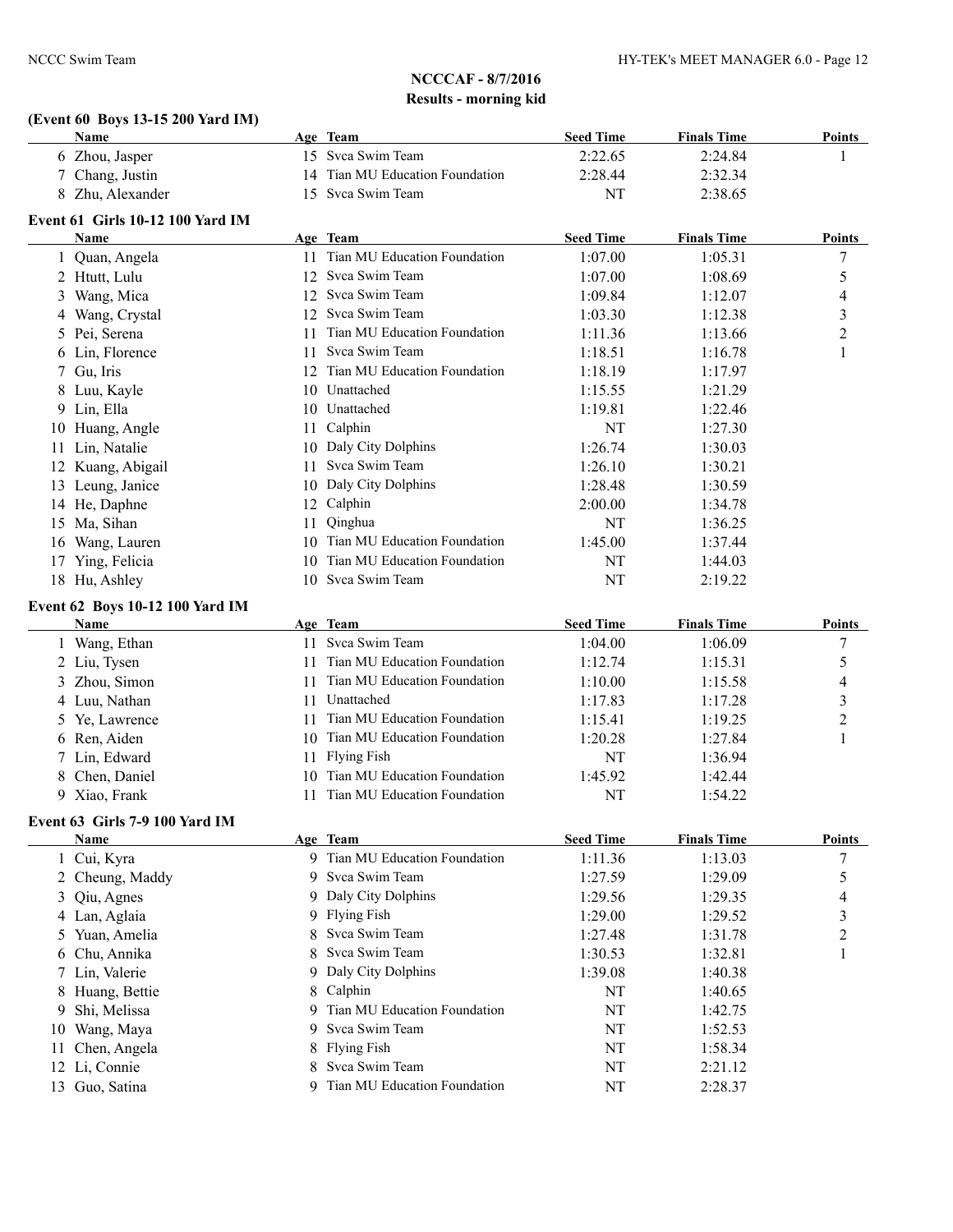| (Event 63 Girls 7-9 100 Yard IM) |
|----------------------------------|
|                                  |

| Name                                         | Age Team                       | <b>Seed Time</b> | <b>Finals Time</b>            | <b>Points</b>      |
|----------------------------------------------|--------------------------------|------------------|-------------------------------|--------------------|
| 14 Wang, Lorraine                            | 7 Tian MU Education Foundation | NT               | 2:58.90                       |                    |
| Event 64 Boys 7-9 100 Yard IM                |                                |                  |                               |                    |
| <b>Name</b>                                  | Age Team                       | <b>Seed Time</b> | <b>Finals Time</b>            | <b>Points</b>      |
| 1 Liu, Tyler                                 | 9 Tian MU Education Foundation | 1:20.97          | 1:19.28                       | 7                  |
| 2 Htutt, Alex                                | 9 Svca Swim Team               | 1:38.02          | 1:43.56                       | 5                  |
| 3 Sun, Joey                                  | 9 Tian MU Education Foundation | NT               | 2:39.38                       | 4                  |
| Event 65 Girls 6 & Under 100 Yard IM         |                                |                  |                               |                    |
| Name                                         | Age Team                       | <b>Seed Time</b> | <b>Finals Time</b>            | Points             |
| 1 Qiu, Elise                                 | 6 Daly City Dolphins           | 2:03.64          | 1:54.41                       | 7                  |
|                                              |                                |                  |                               |                    |
| Event 66 Boys 6 & Under 100 Yard IM<br>Name  | Age Team                       | <b>Seed Time</b> |                               |                    |
| 1 Lieu, Cody                                 | 6 Carissa San Fransicso        | NT               | <b>Finals Time</b><br>2:25.97 | <b>Points</b><br>7 |
|                                              |                                |                  |                               |                    |
| Event 67 Girls 16-19 50 Yard Freestyle Relay |                                |                  |                               |                    |
| <b>Team</b>                                  | Relay                          | <b>Seed Time</b> | <b>Finals Time</b>            | Points             |
| 1 Svca Swim Team                             | $\mathbf{A}$                   | NT               | 1:55.50                       | 14                 |
| 2 Tian MU Education Foundation               | A                              | NT               | 2:04.65                       | 10                 |
| Event 68 Boys 16-19 50 Yard Freestyle Relay  |                                |                  |                               |                    |
| Team                                         | Relay                          | <b>Seed Time</b> | <b>Finals Time</b>            | <b>Points</b>      |
| 1 Svca Swim Team                             | A                              | NT               | 1:49.06                       | 14                 |
| Event 69 Girls 13-15 50 Yard Freestyle Relay |                                |                  |                               |                    |
| <b>Team</b>                                  | Relay                          | <b>Seed Time</b> | <b>Finals Time</b>            | Points             |
| 1 Svca Swim Team                             | A                              | NT               | 1:50.87                       | 14                 |
| 2 Tian MU Education Foundation               | A                              | NT               | 1:52.56                       | 10                 |
| Event 70 Boys 13-15 50 Yard Freestyle Relay  |                                |                  |                               |                    |
| Team                                         | Relay                          | <b>Seed Time</b> | <b>Finals Time</b>            | <b>Points</b>      |
| 1 Svca Swim Team                             | A                              | NT               | 1:42.97                       | 14                 |
| 2 Tian MU Education Foundation               | A                              | NT               | 1:54.72                       | 10                 |
|                                              |                                |                  |                               |                    |
| Event 71 Girls 10-12 50 Yard Freestyle Relay |                                |                  |                               |                    |
| Team<br>1 Svca Swim Team                     | Relay<br>A                     | <b>Seed Time</b> | <b>Finals Time</b>            | <b>Points</b>      |
| 2 Tian MU Education Foundation               | A                              | NT<br>NT         | 1:54.78<br>1:56.10            | 14<br>10           |
| Svca Swim Team<br>3                          | B                              | NT               | 2:17.32                       | 8                  |
| 4 Flying Fish                                | A                              | NT               | 3:02.47                       | 6                  |
|                                              |                                |                  |                               |                    |
| Event 72 Boys 10-12 50 Yard Freestyle Relay  |                                |                  |                               |                    |
| <b>Team</b>                                  | Relay                          | <b>Seed Time</b> | <b>Finals Time</b>            | Points             |
| 1 Tian MU Education Foundation               | $\mathbf C$                    | NT               | 2:04.38                       | 14                 |
| 2 Svca Swim Team                             | A                              | NT               | 2:15.61                       | 10                 |
| Tian MU Education Foundation                 | B                              | NT               | 2:17.16                       | 8                  |
| 4 Tian MU Education Foundation               | A                              | NT               | 2:39.69                       | 6                  |
| 5 Flying Fish                                | A                              | NT               | 3:04.03                       | 4                  |
| Event 73 Girls 7-9 50 Yard Freestyle Relay   |                                |                  |                               |                    |
| <b>Team</b>                                  | Relay                          | <b>Seed Time</b> | <b>Finals Time</b>            | <b>Points</b>      |
| 1 Svca Swim Team                             | A                              | NT               | 2:24.12                       | 14                 |
| 2 Svca Swim Team                             | B                              | NT               | 3:05.07                       | 10                 |
| 3 Tian MU Education Foundation               | A                              | NT               | 3:16.00                       | 8                  |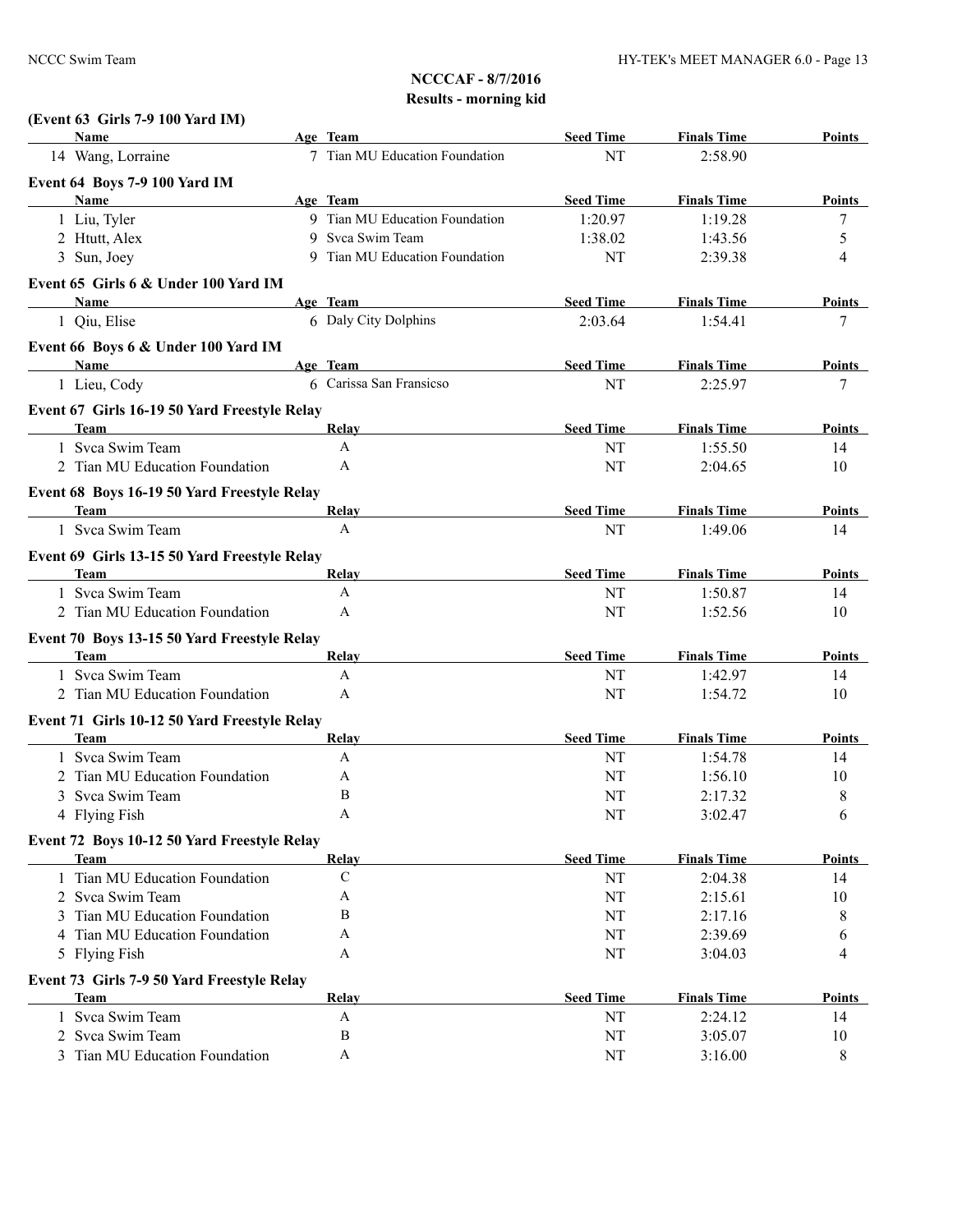| (Event 73 Girls 7-9 50 Yard Freestyle Relay)            |              |                  |                    |               |
|---------------------------------------------------------|--------------|------------------|--------------------|---------------|
| <b>Team</b>                                             | Relay        | <b>Seed Time</b> | <b>Finals Time</b> | Points        |
| 4 Flying Fish                                           | $\mathbf{A}$ | NT               | 3:31.38            | 6             |
| 5 Carissa San Fransicso                                 | A            | NT               | 4:02.56            | 4             |
| Event 74 Boys 7-9 50 Yard Freestyle Relay               |              |                  |                    |               |
| Team                                                    | Relay        | <b>Seed Time</b> | <b>Finals Time</b> | Points        |
| 1 Svca Swim Team                                        | A            | NT               | 3:07.56            | 14            |
| 2 Tian MU Education Foundation                          | A            | NT               | 3:39.75            | 10            |
| 3 Flying Fish                                           | A            | NT               | 3:59.25            | 8             |
| Event 76 Boys 6 & Under 50 Yard Freestyle Relay         |              |                  |                    |               |
| <b>Team</b>                                             | Relay        | <b>Seed Time</b> | <b>Finals Time</b> | Points        |
| 1 Carissa San Fransicso                                 | A            | NT               | 4:10.00            | 14            |
| Event 77 Girls 16-19 50 Yard Medley Relay               |              |                  |                    |               |
| Team                                                    | Relay        | <b>Seed Time</b> | <b>Finals Time</b> | Points        |
| 1 Svca Swim Team                                        | A            | NT               | 2:09.50            | 14            |
| 2 Tian MU Education Foundation                          | A            | NT               | 2:18.19            | 10            |
| Event 78 Boys 16-19 50 Yard Medley Relay                |              |                  |                    |               |
| <b>Team</b>                                             | Relay        | <b>Seed Time</b> | <b>Finals Time</b> | Points        |
| 1 Svca Swim Team                                        | A            | NT               | 2:00.53            | 14            |
| Event 79 Girls 13-15 50 Yard Medley Relay               |              |                  |                    |               |
| <b>Team</b>                                             | Relay        | <b>Seed Time</b> | <b>Finals Time</b> | <b>Points</b> |
| 1 Tian MU Education Foundation                          | A            | NT               | 2:04.87            | 14            |
| 2 Svca Swim Team                                        | A            | NT               | 2:05.87            | 10            |
|                                                         |              |                  |                    |               |
| Event 80 Boys 13-15 50 Yard Medley Relay<br><b>Team</b> | Relay        | <b>Seed Time</b> | <b>Finals Time</b> | Points        |
| 1 Svca Swim Team                                        | A            | NT               | 1:56.78            | 14            |
| 2 Tian MU Education Foundation                          | A            | NT               | 2:12.00            | 10            |
|                                                         |              |                  |                    |               |
| Event 81 Girls 10-12 50 Yard Medley Relay               |              |                  |                    |               |
| Team                                                    | Relay        | <b>Seed Time</b> | <b>Finals Time</b> | Points        |
| 1 Svca Swim Team                                        | A            | NT               | 2:07.37            | 14            |
| 2 Tian MU Education Foundation                          | A            | NT               | 2:09.00            | 10            |
| Svca Swim Team                                          | B            | NT               | 2:34.65            | 8             |
| Tian MU Education Foundation                            | B            | NT               | 3:23.22            | 6             |
| 5 Flying Fish                                           | A            | NT               | 3:39.50            | 4             |
| Event 82 Boys 10-12 50 Yard Medley Relay                |              |                  |                    |               |
| <b>Team</b>                                             | Relay        | <b>Seed Time</b> | <b>Finals Time</b> | <b>Points</b> |
| 1 Tian MU Education Foundation                          | B            | NT               | 2:19.37            | 14            |
| 2 Svca Swim Team                                        | Α            | NT               | 2:41.41            | 10            |
| 3 Tian MU Education Foundation                          | Α            | NT               | 2:47.38            | 8             |
| 4 Tian MU Education Foundation                          | C            | NT               | 3:15.50            | 6             |
| 5 Flying Fish                                           | A            | NT               | 3:47.25            | 4             |
| Event 83 Girls 7-9 50 Yard Medley Relay                 |              |                  |                    |               |
| <b>Team</b>                                             | <b>Relay</b> | <b>Seed Time</b> | <b>Finals Time</b> | <b>Points</b> |
| 1 Svca Swim Team                                        | A            | NT               | 2:44.57            | 14            |
| 2 Tian MU Education Foundation                          | A            | NT               | 3:19.56            | 10            |
| Svca Swim Team<br>3                                     | B            | NT               | 3:33.41            | 8             |
| 4 Flying Fish                                           | A            | $\rm{NT}$        | 3:35.37            | 6             |